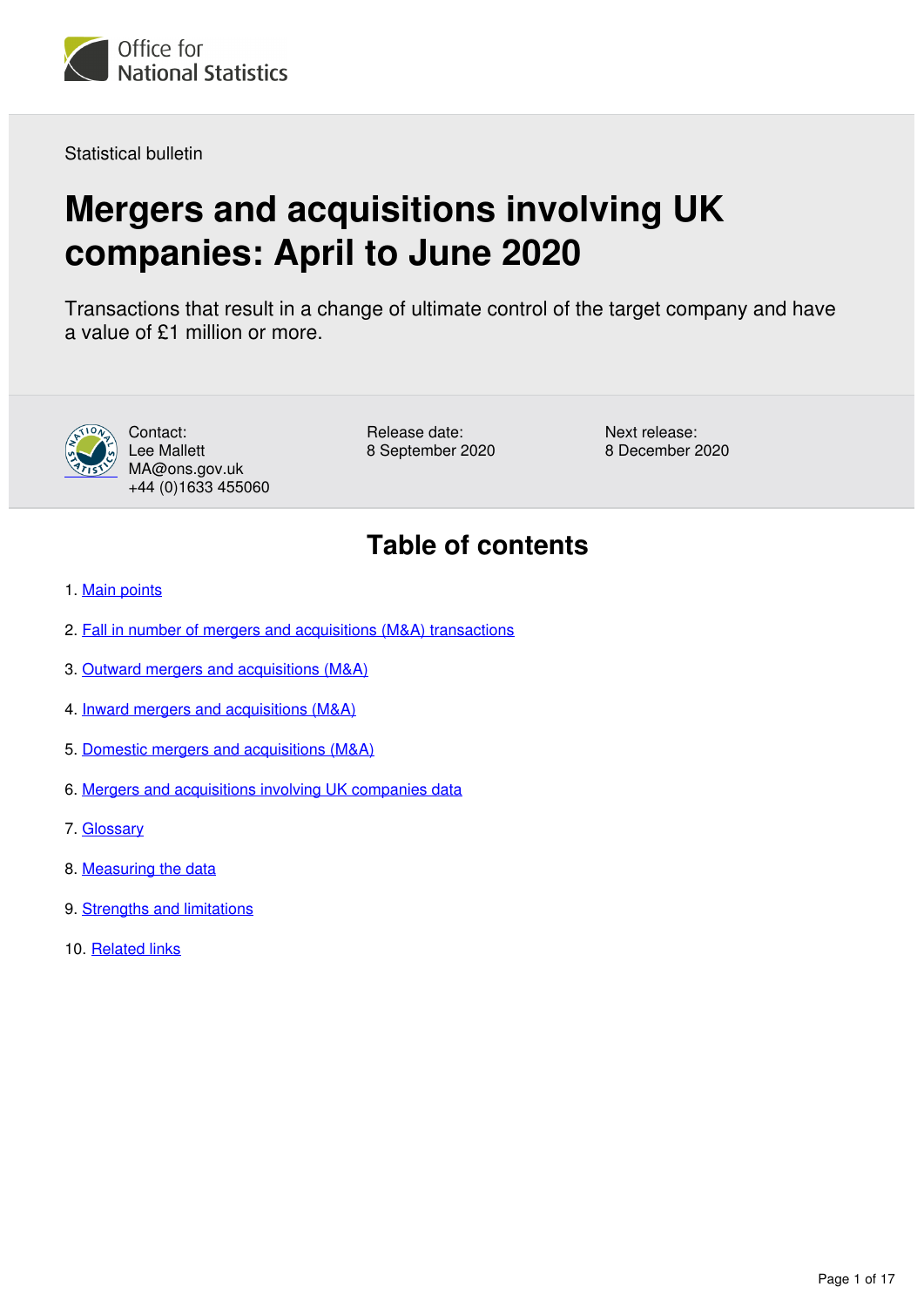# <span id="page-1-0"></span>**1 . Main points**

- During Quarter 2 (Apr to June) 2020, the estimates for the value of outward mergers and acquisitions (M&A) involving UK companies increased slightly while both inward and domestic M&A saw notable decreases, when compared with Quarter 1 (Jan to Mar) 2020.
- Domestic and cross-border M&A involving UK companies in Quarter 2 2020 saw 152 completed transactions, a sizeable decrease of 311 when compared with the previous quarter (463) and 292 fewer than Quarter 2 2019 (444).
- Outward M&A (UK companies acquiring foreign companies abroad) was valued at £4.4 billion in Quarter 2 2020, a slight increase of £0.3 billion when compared with Quarter 1 2020 (£4.1 billion) and £2.7 billion higher than in Quarter 2 2019 (£1.7 billion).
- The value of inward M&A (foreign companies abroad acquiring UK companies) in Quarter 2 2020 (£2.1 billion) was the lowest value recorded since Quarter 4 (Oct to Dec) 2014 (£1.9 billion), while also down £3.0 billion when compared with Quarter 1 2020 (£5.1 billion) and £16.6 billion lower than Quarter 2 2019 (£18.7 billion).
- Domestic M&A (UK companies acquiring other UK companies) during Quarter 2 2020 was valued at £0.3 billion, the joint-lowest value since Quarter 4 (Oct to Dec) 1975 (also £0.3 billion) and a sizeable decrease when compared with Quarter 1 2020 (£3.2 billion) and Quarter 2 2019 (£2.7 billion).

# <span id="page-1-1"></span>**2 . Fall in number of mergers and acquisitions (M&A) transactions**

Domestic and cross-border M&A involving UK companies in Quarter 2 (Apr to June) 2020 saw 152 completed transactions, a sizeable decrease of 311 when compared with the previous quarter (463) and 292 fewer than in Quarter 2 2019 (444). The monthly breakdown of these deals shows that this decrease was spread across the three months of Quarter 2 2020.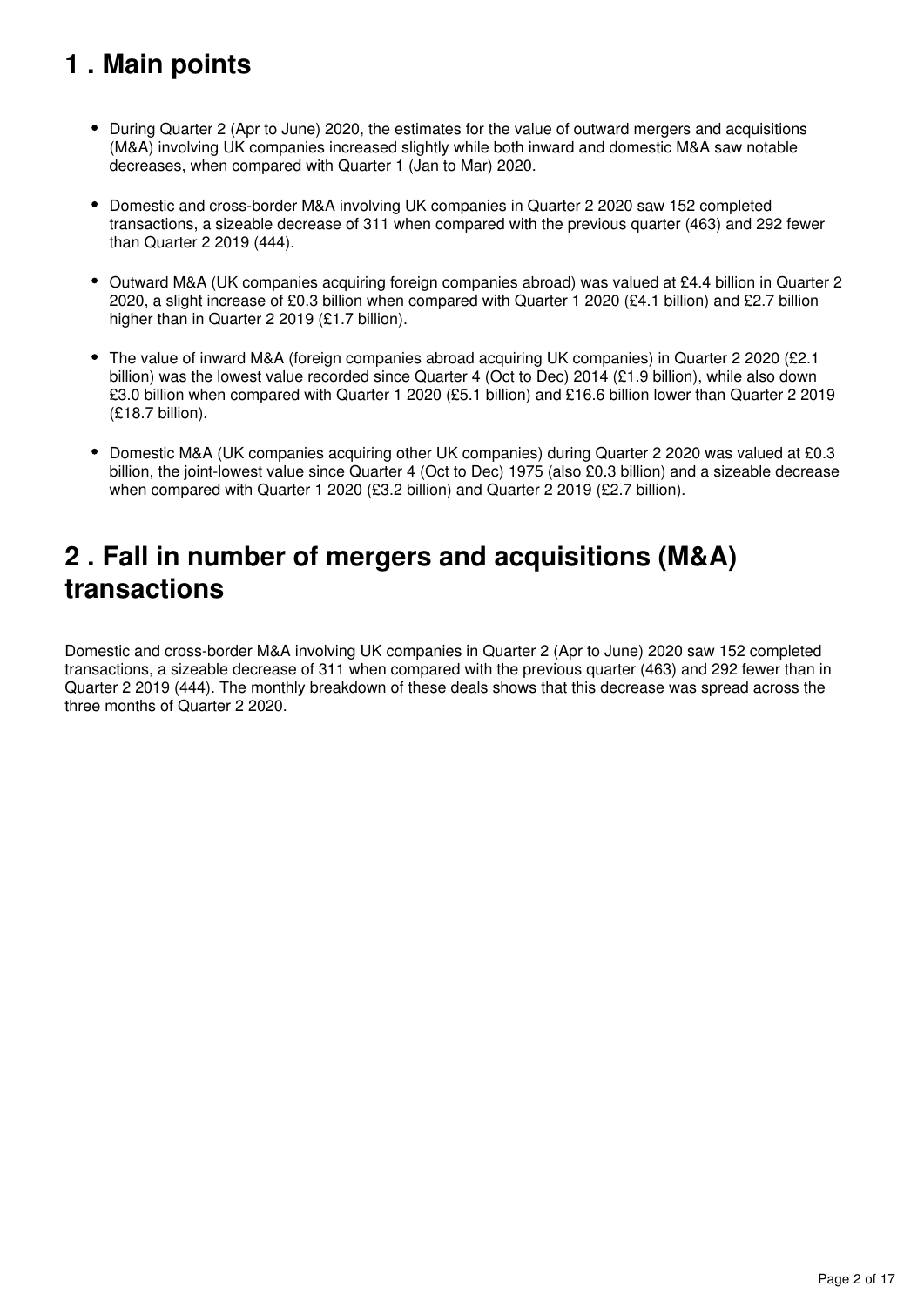### **Figure 1: The number of monthly domestic and cross-border mergers and acquisitions involving UK companies from January 2019 to June 2020 ranged from 37 to 178**

**The monthly profile of completed domestic and cross-border mergers and acquisitions shows a considerable reduction in the number of transactions from April 2020**

Figure 1: The number of monthly domestic and cross-border mergers and acquisitions involving UK companies from January 2019 to June 2020 ranged from 37 to 178

The monthly profile of completed domestic and cross-border mergers and acquisitions shows a considerable reduction in the number of transactions from April 2020



#### **Source: Office for National Statistics - Mergers and Acquisitions Survey**

The estimates for the number of domestic and cross-border mergers and acquisitions each month between January 2019 and March 2020 ranged from 130 to 178. However, this fell to 58 completed acquisitions in April 2020, followed by 37 in May 2020, and 57 in June 2020.

As these statistics only measure completed transactions, they cannot provide evidence to explain a reduction in the number of transactions. However, the timing does follow the introduction of the restriction of movement in the UK, which began on 23 March 2020, in response to the coronavirus pandemic.

The Bank of England [Agents' Summary of Business Conditions report Quarter 2 2020](https://www.bankofengland.co.uk/agents-summary/2020/2020-q2) stated that "contacts reported a sharp fall in transactional business, such as mergers and acquisitions and property-related services". It also reports that "companies have mostly cancelled or postponed non-essential investment to preserve cash buffers, and many are uncertain when or whether investment plans will be reinstated."

The Forbes article, [The Impact Of The Coronavirus Crisis On Mergers And Acquisitions](https://www.forbes.com/sites/allbusiness/2020/04/17/impact-of-coronavirus-crisis-on-mergers-and-acquisitions/#7e29663a200a), expected that there will be a number of delays to deals due to pandemic-related factors. [Bureau van Dijk](https://www.bvdinfo.com/en-gb/blog/corporate-finance-and-ma/covid-19-impacts-ma-dealmaking) reported a reduction in the worldwide number of announced M&A deals in Quarter 1 (Jan to Mar) 2020, continuing into April 2020, and noted that "while some have pressed the pause button on planned transactions, others have opted to call off intended combinations altogether."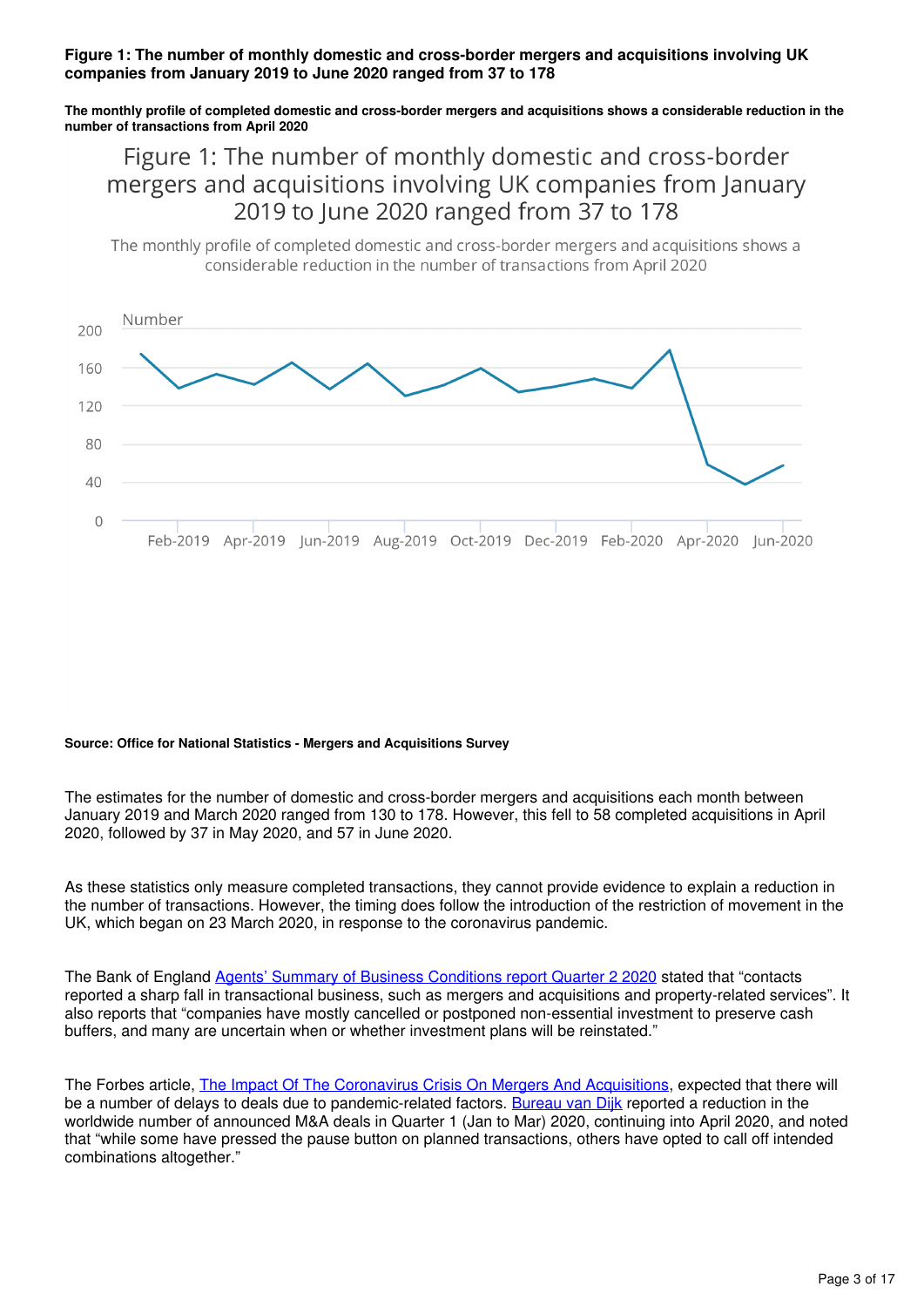# <span id="page-3-0"></span>**3 . Outward mergers and acquisitions (M&A)**

The latest estimates for the value of mergers and acquisitions (M&A) of foreign companies made by UK companies during Quarter 2 (Apr to June) 2020 saw a slight increase when compared with the previous quarter. Similarly, comparing Quarter 2 2020 with Quarter 2 2019 also shows that the value of completed outward M&A was higher.

The value of outward M&A in Quarter 2 2020 was £4.4 billion. This was a £0.3 billion increase on the previous quarter (£4.1 billion) and £2.7 billion higher than in Quarter 2 2019 (£1.7 billion).

Two notable outward acquisitions which completed during Quarter 2 2020 were:

- [Synthomer Plc](https://www.investegate.co.uk/synthomer-plc--synt-/rns/completion-of-omnova-acquisition/202004011444094515I/) of the UK which acquired Omnova Solutions Inc of USA
- [Bodycote Plc](https://www.bodycote.com/press-releases/press-release-2020/bodycote-completes-acquisition-of-ellison-surface-technologies/) of the UK acquired Ellison Surface Technologies of the USA.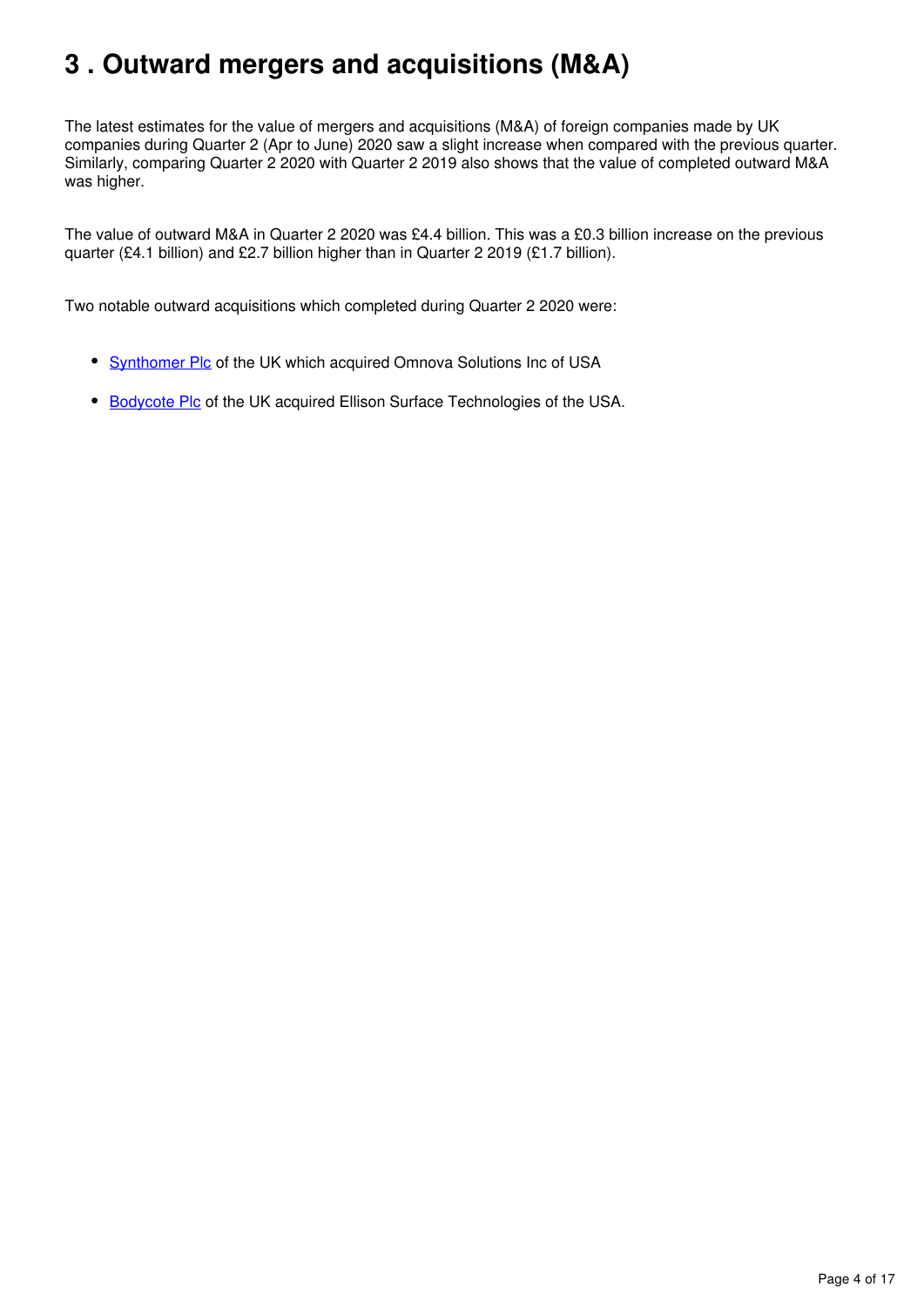# **Value of outward M&A transactions involving UK companies by quarter**

### **Figure 2: Estimates for the value of outward mergers and acquisitions between Quarter 2 (Apr to June) 2016 and Quarter 2 (Apr to June) 2020 ranged from £1.7 billion to £51.8 billion**

**Value of outward M&A transactions involving UK companies by quarter**

Figure 2: Estimates for the value of outward mergers and acquisitions between Quarter 2 (Apr to June) 2016 and Quarter 2 (Apr to June) 2020 ranged from £1.7 billion to £51.8 billion



Value of outward M&A transactions involving UK companies by quarter

### **Source: Office for National Statistics - Mergers and Acquisitions Survey**

#### **Notes:**

- 1. Quarter 1 covers January to March; Quarter 2 covers April to June; Quarter 3 covers July to September; and Quarter 4 covers October to December.
- 2. A new method for compiling M&A statistics was introduced from Quarter 1 2018 (shown as a solid line), which may lead to a structural break in the M&A statistical time series. Consequently, the estimates from 2018 onwards are not directly comparable with those for previous years. More information regarding these changes can be found in the [Mergers and Acquisitions Quality and Methodology Information \(QMI\).](https://www.ons.gov.uk/businessindustryandtrade/changestobusiness/mergersandacquisitions/methodologies/mergersandacquisitionsmaqmi)
- 3. Value of deals are in current prices and consequently do not account for the effects of inflation over time.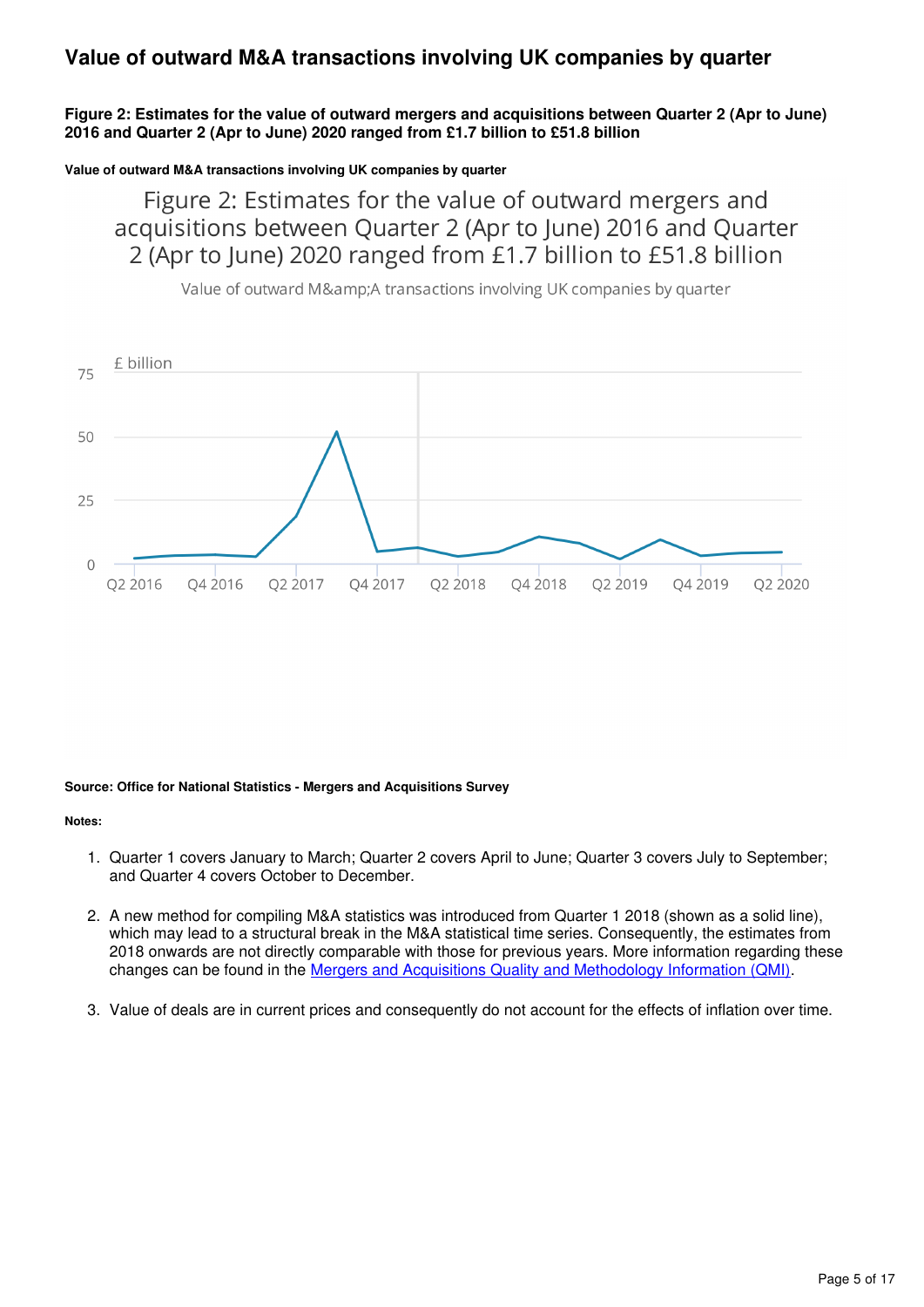# **Number of quarterly outward M&A transactions involving UK companies**

### **Figure 3: Estimates for the number of outward mergers and acquisitions between Quarter 2 (Apr to June) 2016 and Quarter 2 (Apr to June) 2020 ranged from 20 to 88 transactions**

### **Number of quarterly outward M&A transactions involving UK companies**

Figure 3: Estimates for the number of outward mergers and acquisitions between Quarter 2 (Apr to June) 2016 and Quarter 2 (Apr to June) 2020 ranged from 20 to 88 transactions



Number of quarterly outward M&A transactions involving UK companies

### **Source: Office for National Statistics - Mergers and Acquisitions Survey**

#### **Notes:**

- 1. Quarter 1 covers January to March; Quarter 2 covers April to June; Quarter 3 covers July to September; and Quarter 4 covers October to December.
- 2. A new method for compiling M&A statistics was introduced from Quarter 1 2018 (shown as a solid line), which may lead to a structural break in the M&A statistical time series. Consequently, the estimates from 2018 onwards are not directly comparable with those for previous years. More information regarding these changes can be found in the [Mergers and Acquisitions Quality and Methodology Information \(QMI\).](https://www.ons.gov.uk/businessindustryandtrade/changestobusiness/mergersandacquisitions/methodologies/mergersandacquisitionsmaqmi)

There were 20 completed outward M&A deals during April to June 2020, 68 fewer acquisitions than in the previous quarter (88) and 38 fewer than Quarter 2 2019 (58).

During Quarter 2 2020 there were three outward disposals deals involving a change of majority share ownership worth £3.3 billion, the lowest number since Quarter 4 (Oct to Dec) 2018 (5) and notably lower than the numbers previously recorded during both Quarter 1 (Jan to Mar) 2020 (18) and Quarter 2 2019 (14).

One notable outward disposal which completed during Quarter 2 2020 was [Glaxosmithkline Plc](https://www.gsk.com/en-gb/media/press-releases/gsk-completes-divestment-of-horlicks-and-other-consumer-healthcare-nutrition-products-in-india-and-certain-other-markets/) of the UK, which sold Glaxosmithkline Consumer Healthcare Ltd of India.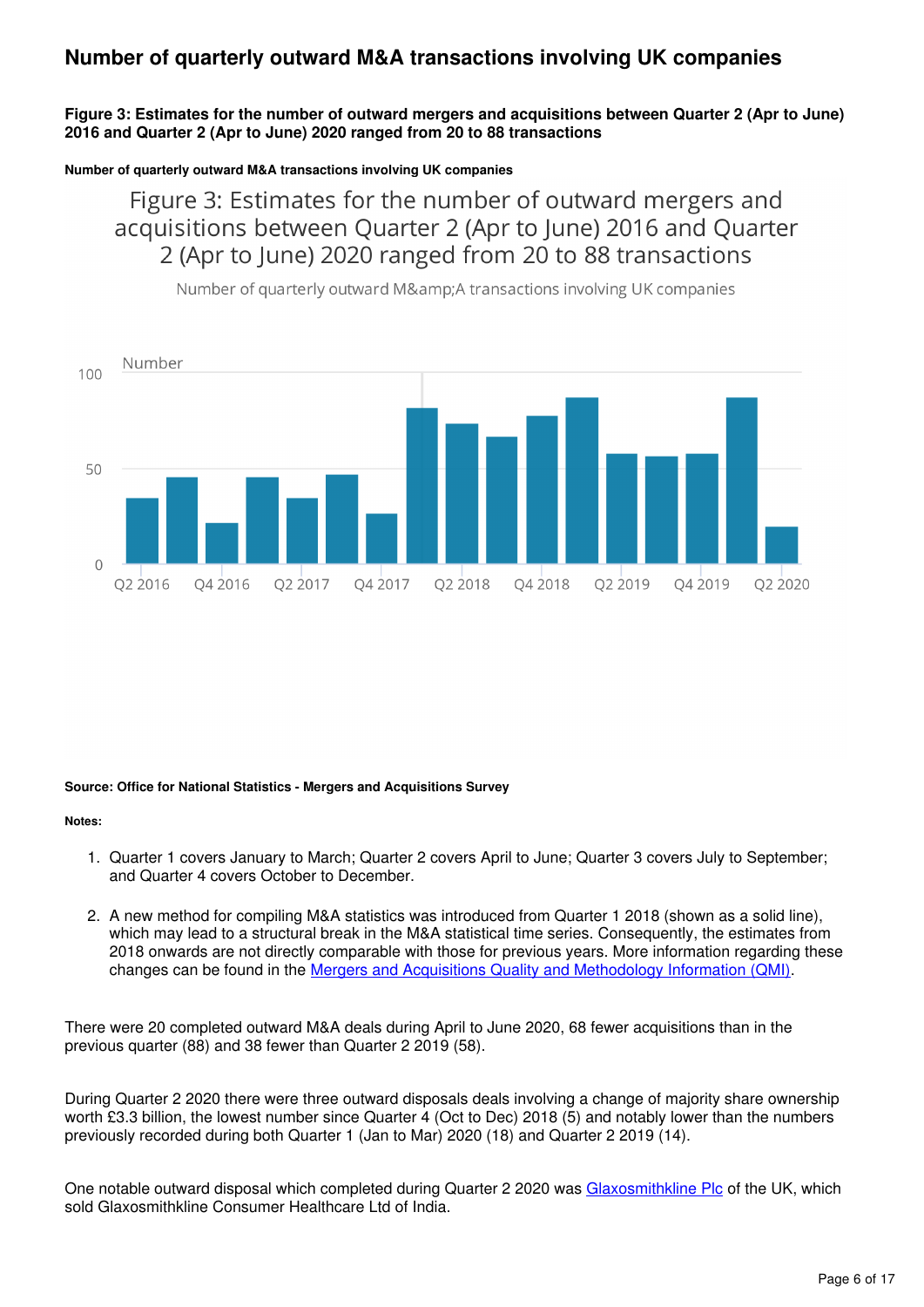# <span id="page-6-0"></span>**4 . Inward mergers and acquisitions (M&A)**

In Quarter 2 (Apr to June) 2020 the value of inward mergers and acquisitions (M&A) (£2.1 billion) was the lowest value recorded since Quarter 4 (Oct to Dec) 2014 (£1.9 billion), and £3.0 billion lower than the value recorded in Quarter 1 (Jan to Mar) 2020 (£5.1 billion).

The value of inward M&A involving a change of majority share ownership in Quarter 2 2020 was down £16.6 billion when compared with Quarter 2 2019 (£18.7 billion). This can be explained by fewer acquisitions of UK companies made by foreign companies abroad with values in excess of £100 million.

Notable inward acquisitions which took place in Quarter 2 2020 included :

- [Keysight Technologies Netherlands BV](https://www.keysight.com/gb/en/about/newsroom/news-releases/2020/keysight-technologies-acquires-eggplant-.html) of the Netherlands acquired Eggplant Topco Ltd of the UK
- [Infopro Digital Group BV](https://www.investegate.co.uk/infopro-digital/rns/recommended-cash-offer-for-haynes-publishing-group/202002131006189055C/) of the Netherlands acquired Haynes Publishing Group Plc of the UK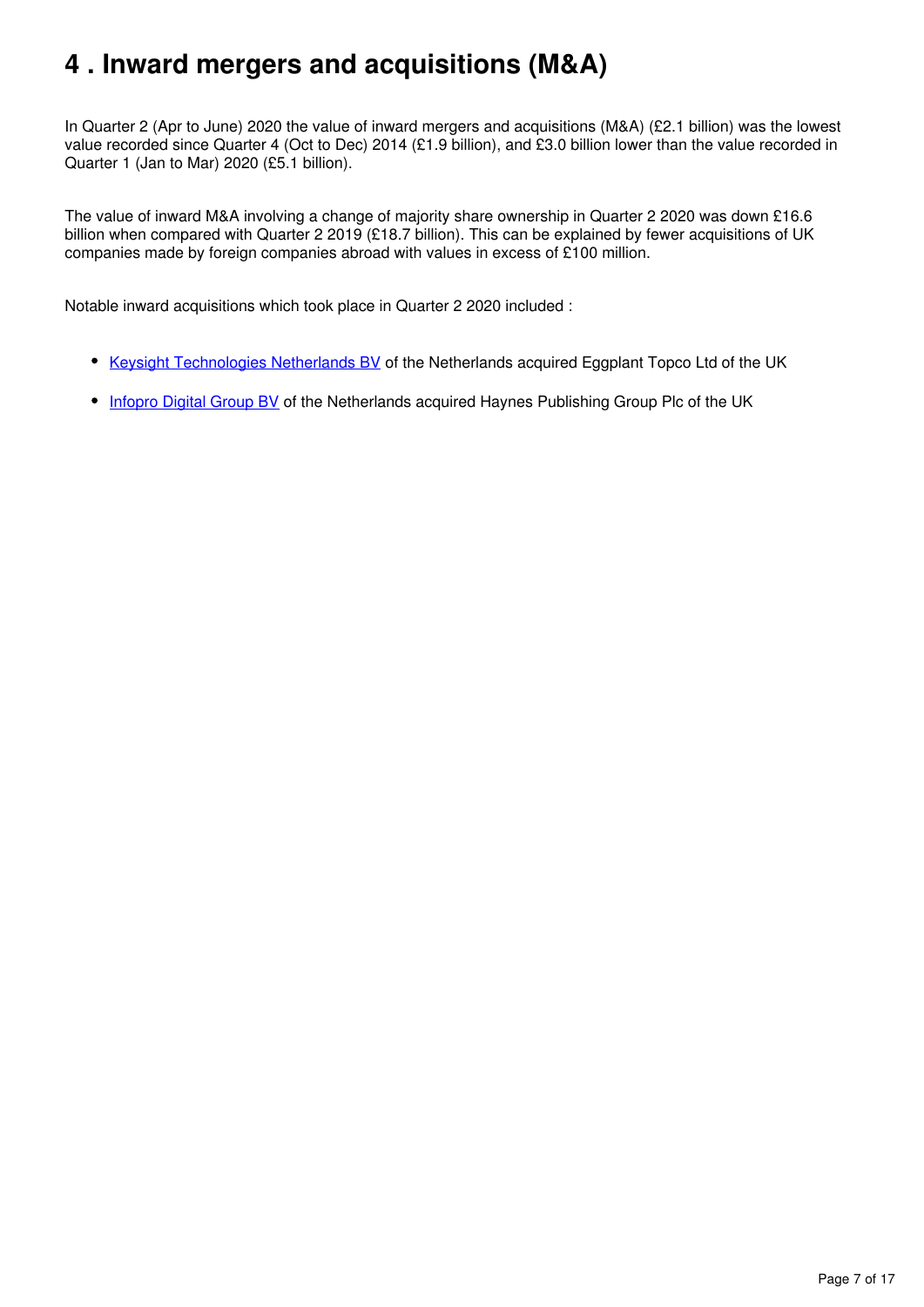# **Value of quarterly inward M&A transactions involving UK companies**

### **Figure 4: Estimates for the value of inward mergers and acquisitions between Quarter 2 (Apr to June) 2016 and Quarter 2 (Apr to June) 2020 ranged from £2.1 billion to £85.2 billion**

**Value of quarterly inward M&A transactions involving UK companies**

Figure 4: Estimates for the value of inward mergers and acquisitions between Quarter 2 (Apr to June) 2016 and Quarter 2 (Apr to June) 2020 ranged from £2.1 billion to £85.2 billion



Value of quarterly inward M&A transactions involving UK companies

### **Source: Office for National Statistics - Mergers and Acquisitions Survey**

#### **Notes:**

- 1. Quarter 1 covers January to March; Quarter 2 covers April to June; Quarter 3 covers July to September; Quarter 4 covers October to December.
- 2. A new method for compiling M&A statistics was introduced from Quarter 1 2018 (shown as a solid line), which may lead to a structural break in the M&A statistical time series. Consequently, the estimates from 2018 onwards are not directly comparable with those for previous years. More information regarding these changes can be found in the [Mergers and Acquisitions Quality and Methodology Information \(QMI\).](https://www.ons.gov.uk/businessindustryandtrade/changestobusiness/mergersandacquisitions/methodologies/mergersandacquisitionsmaqmi)
- 3. Value of deals are in current prices and consequently do not account for the effects of inflation over time.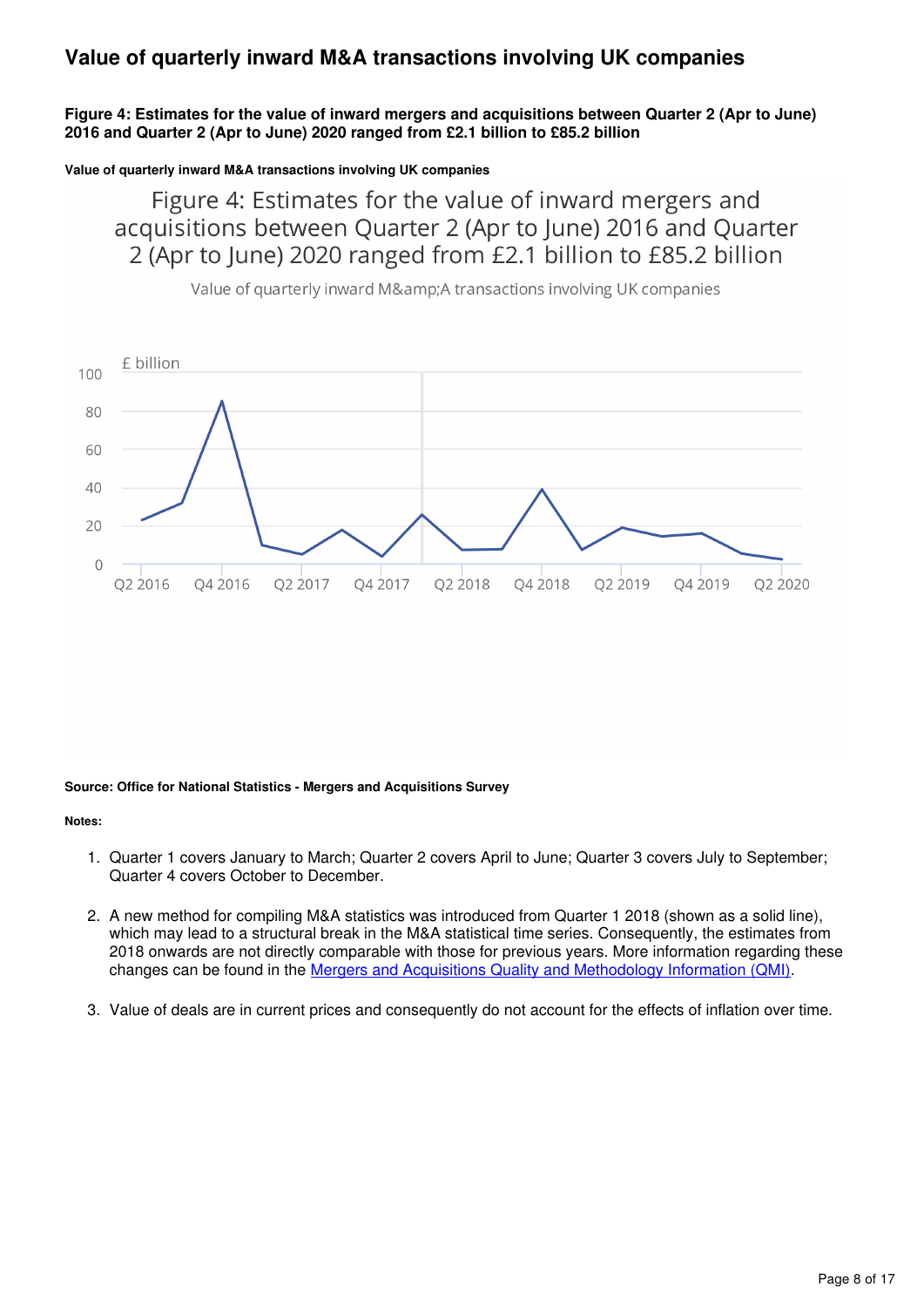# **Number of quarterly inward M&A transactions involving UK companies**

### **Figure 5: The estimates for the number of inward M&A between Quarter 2 (Apr to June) 2016 and Quarter 2 (Apr to June) 2020 ranged from 44 to 176 transactions.**

### **Number of quarterly inward M&A transactions involving UK companies**

Figure 5: The estimates for the number of inward M&A between Quarter 2 (Apr to June) 2016 and Quarter 2 (Apr to June) 2020 ranged from 44 to 176 transactions.



Number of quarterly inward M&A transactions involving UK companies

### **Source: Office for National Statistics - Mergers and Acquisitions Survey**

### **Notes:**

- 1. Quarter 1 covers January to March; Quarter 2 covers April to June; Quarter 3 covers July to September; Quarter 4 covers October to December.
- 2. A new method for compiling M&A statistics was introduced from Quarter 1 2018 (shown as a solid line), which may lead to a structural break in the M&A statistical time series. Consequently, the estimates from 2018 onwards are not directly comparable with those for previous years. More information regarding these changes can be found in the [Mergers and Acquisitions Quality and Methodology Information \(QMI\).](https://www.ons.gov.uk/businessindustryandtrade/changestobusiness/mergersandacquisitions/methodologies/mergersandacquisitionsmaqmi)

There were 59 completed inward acquisitions in Quarter 2 2020, a decline of 85 transactions on the number reported in the previous quarter (144) and 106 fewer when compared with Quarter 2 2019 (165).

During Quarter 2 2020 there were 15 inward disposals of UK companies worth £1.0 billion,12 fewer transactions than those during Quarter 1 (Jan to Mar) 2020 (27) and 22 fewer than Quarter 2 2019 (37).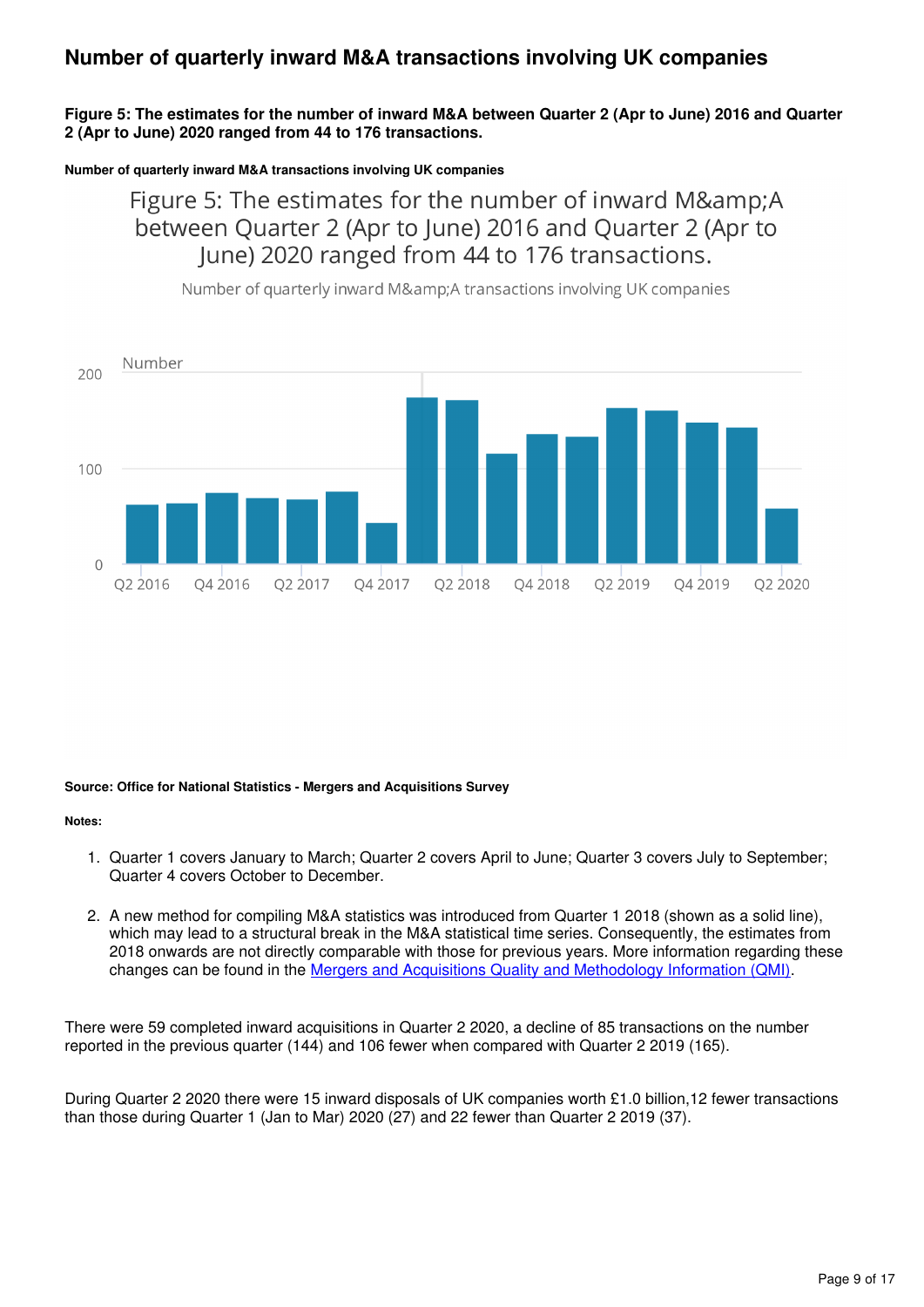# <span id="page-9-0"></span>**5 . Domestic mergers and acquisitions (M&A)**

The value of domestic mergers and acquisitions (M&A) involving a change of majority share ownership was £0.3 billion in Quarter 2 (Apr to June) 2020 – the joint-lowest value recorded since Quarter 4 (Oct to Dec) 1975 (when it was also £0.3 billion).

Between Quarter 1 (Jan to Mar) 2020 (£3.2 billion) and Quarter 2 2020 (£0.3 billion) the value of domestic M&A saw a notable decline, of £2.9 billion. This decline can be explained by the absence of domestic acquisitions worth in excess of £100m. The value recorded in Quarter 2 2020 (£0.3 billion) was also £2.4 billion lower than Quarter 2 2019 (£2.7 billion).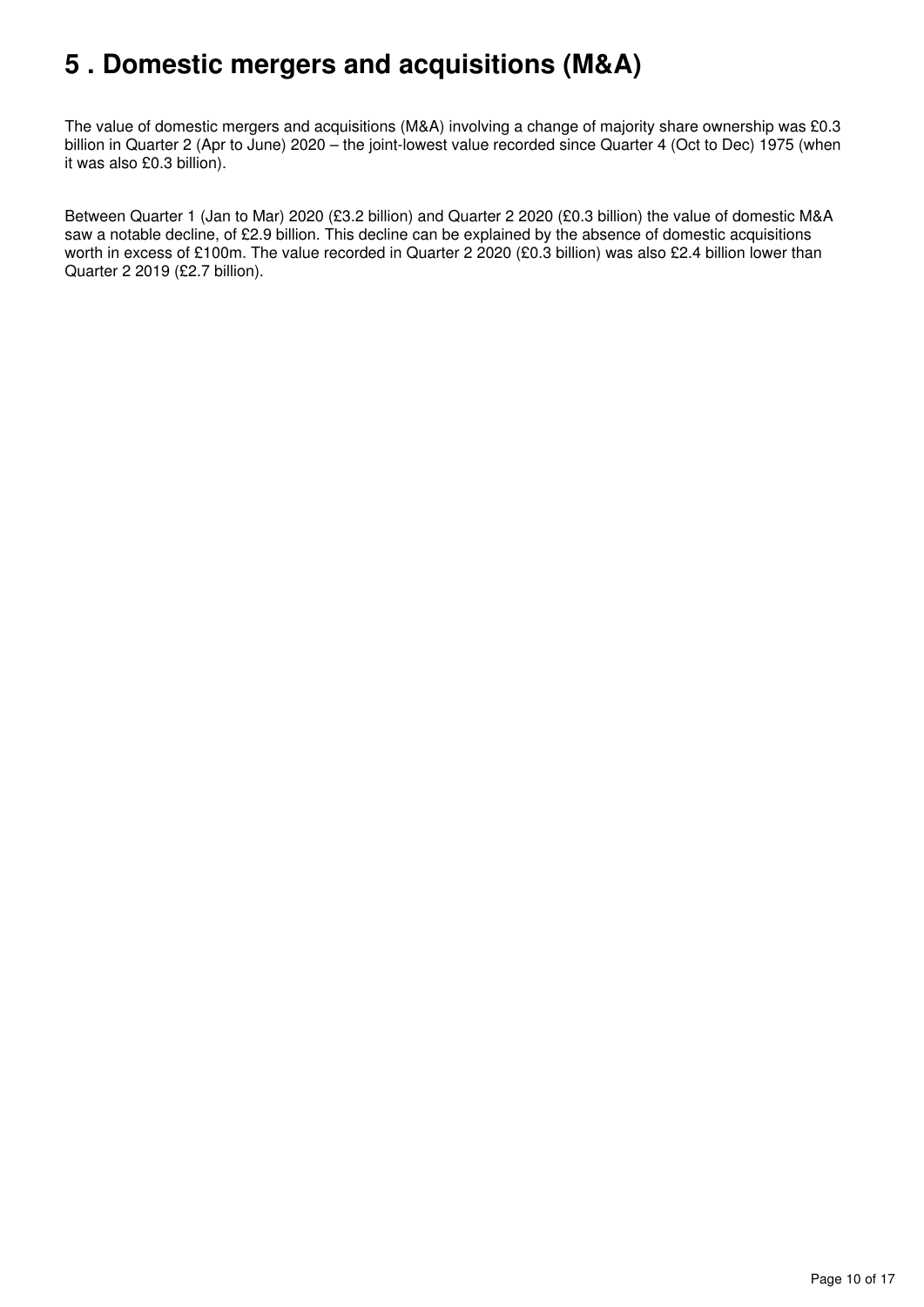# **Value of quarterly domestic M&A transactions involving UK companies**

### **Figure 6: Estimates for the value of domestic mergers and acquisitions between Quarter 2 (Apr to June) 2016 and Quarter 2 (Apr to June) 2020 ranged from £0.3 billion to £11.9 billion**

**Value of quarterly domestic M&A transactions involving UK companies**

Figure 6: Estimates for the value of domestic mergers and acquisitions between Quarter 2 (Apr to June) 2016 and Quarter 2 (Apr to June) 2020 ranged from £0.3 billion to £11.9 billion



Value of quarterly domestic M&A transactions involving UK companies

### **Source: Office for National Statistics - Mergers and Acquisitions Survey**

### **Notes:**

- 1. Quarter 1 covers January to March; Quarter 2 covers April to June; Quarter 3 covers July to September; and Quarter 4 covers October to December.
- 2. A new method for compiling M&A statistics was introduced from Quarter 1 2018 (shown as a solid line), which may lead to a structural break in the M&A statistical time series. Consequently, the estimates from 2018 onwards are not directly comparable with those for previous years. More information regarding these changes can be found in the [Mergers and Acquisitions Quality and Methodology Information \(QMI\).](https://www.ons.gov.uk/businessindustryandtrade/changestobusiness/mergersandacquisitions/methodologies/mergersandacquisitionsmaqmi)
- 3. Value of deals are in current prices and consequently do not account for the effects of inflation over time.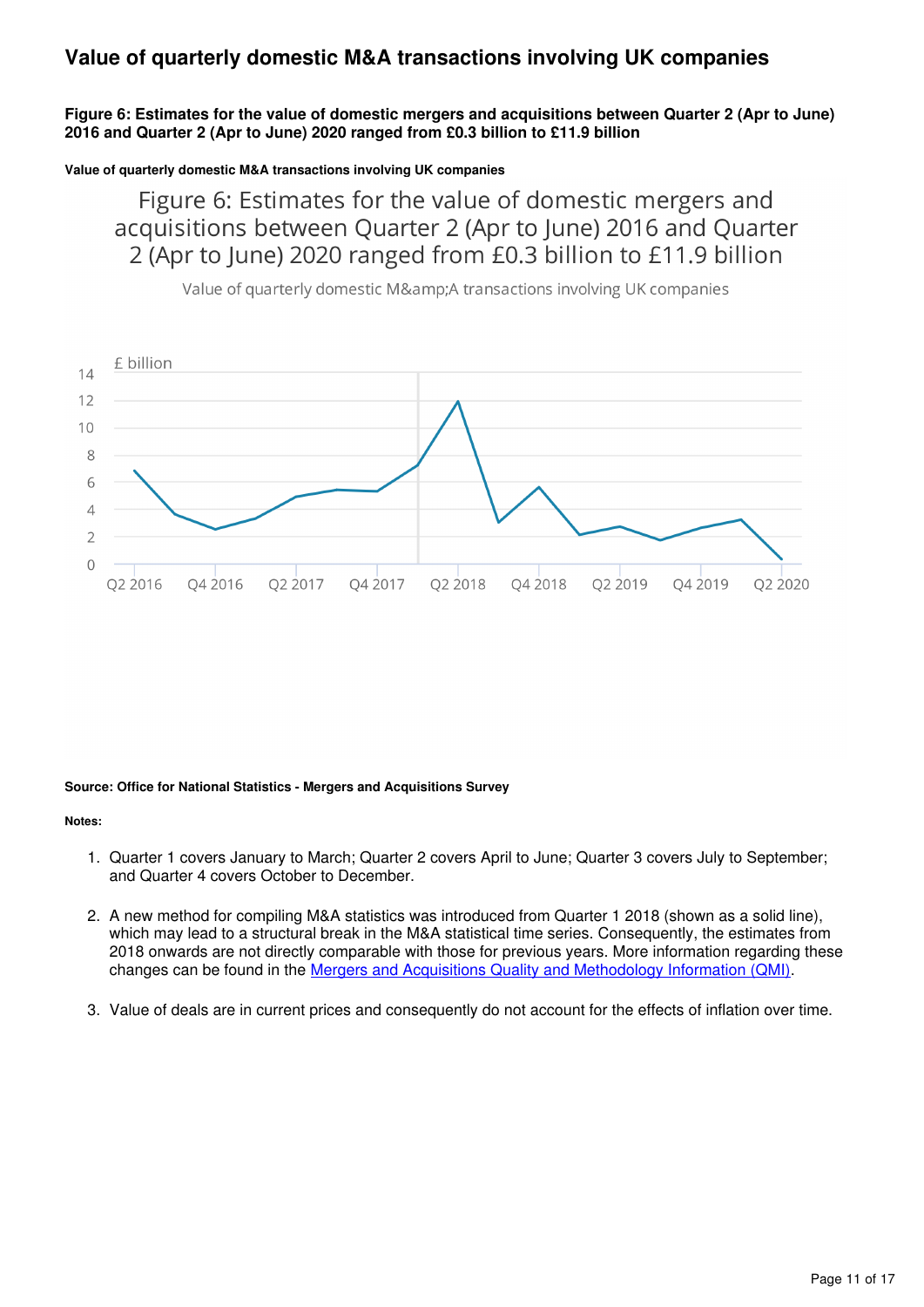# **Number of quarterly domestic M&A transactions involving UK companies**

**Figure 7: The estimates for the number of completed domestic mergers and acquisitions between Quarter 2 (Apr to June) 2016 and Quarter 2 (Apr to June) 2020 ranged from 54 to 303 transactions**

**Number of quarterly domestic M&A transactions involving UK companies**

Figure 7: The estimates for the number of completed domestic mergers and acquisitions between Quarter 2 (Apr to June) 2016 and Quarter 2 (Apr to June) 2020 ranged from 54 to 303 transactions

Number of quarterly domestic M&A transactions involving UK companies



#### **Source: Office for National Statistics - Mergers and Acquisitions Survey**

#### **Notes:**

- 1. Quarter 1 covers January to March; Quarter 2 covers April to June; Quarter 3 covers July to September; and Quarter 4 covers October to December.
- 2. A new method for compiling M&A statistics was introduced from Quarter 1 2018 (shown as a solid line), which may lead to a structural break in the M&A statistical time series. Consequently, the estimates from 2018 onwards are not directly comparable with those for previous years. More information regarding these changes can be found in the [Mergers and Acquisitions Quality and Methodology Information \(QMI\).](https://www.ons.gov.uk/businessindustryandtrade/changestobusiness/mergersandacquisitions/methodologies/mergersandacquisitionsmaqmi)

There were 73 completed domestic acquisitions involving a change of majority share ownership in Quarter 2 2020, a decrease of 158 on the number recorded in the previous quarter (231) and 148 fewer than Quarter 2 2019 (221).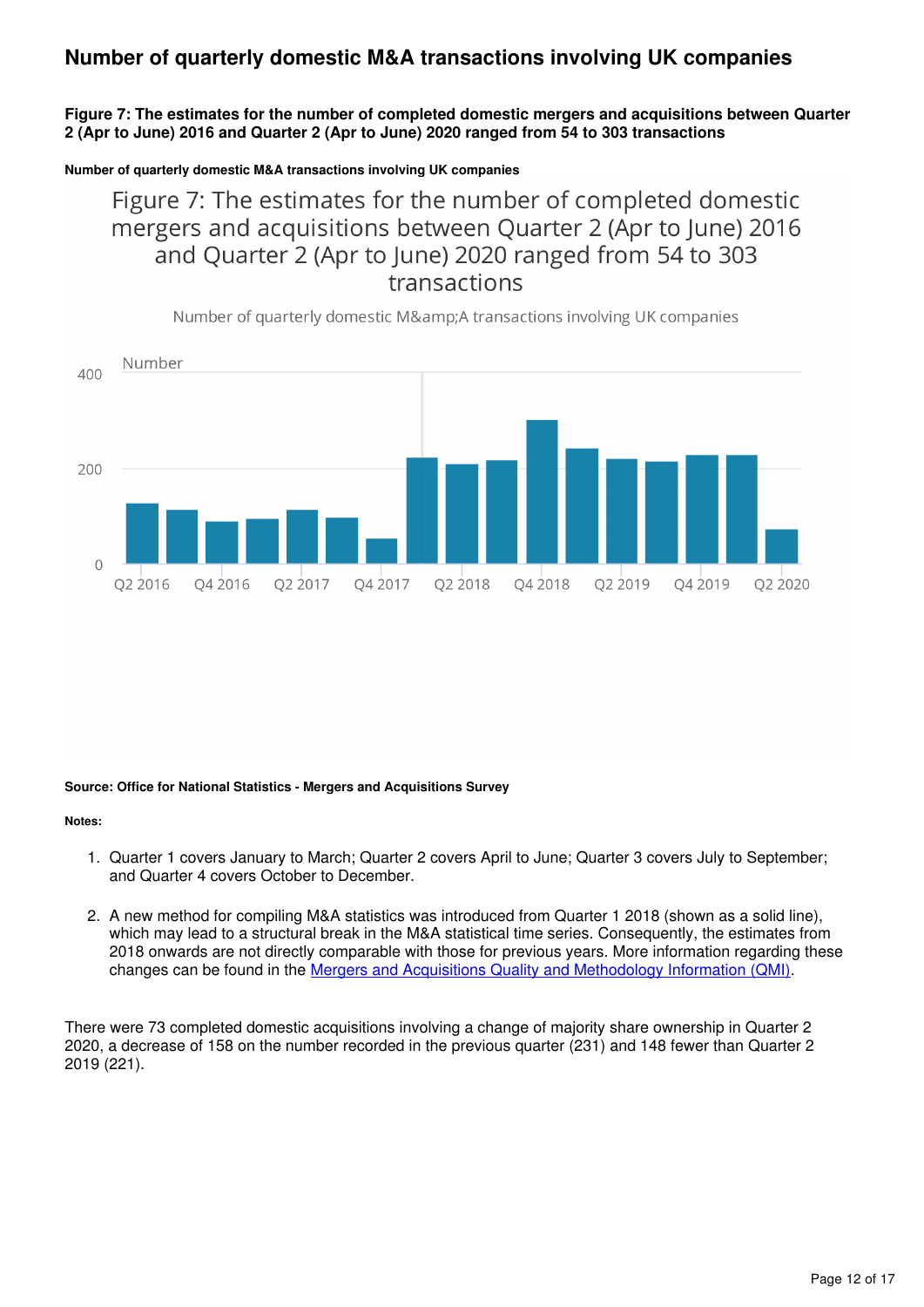# <span id="page-12-0"></span>**6 . Mergers and acquisitions involving UK companies data**

[Mergers and acquisitions involving UK companies](https://www.ons.gov.uk/businessindustryandtrade/changestobusiness/mergersandacquisitions/datasets/mergersandacquisitionsinvolvingukcompanies) Dataset | Released 8 September 2020 Quarterly estimates of the value and number of mergers and acquisitions and disposals involving UK companies worth £1 million or more.

[Mergers and acquisitions involving UK companies time series](https://www.ons.gov.uk/businessindustryandtrade/changestobusiness/mergersandacquisitions/datasets/mergersandacquisitionsuk)

Dataset | Released 8 September 2020

Quarterly data on the value and number of mergers, acquisitions and disposals involving UK companies with values of £1 million or more.

# <span id="page-12-1"></span>**7 . Glossary**

### **Domestic mergers and acquisitions**

Mergers and acquisitions of UK companies acquiring other UK companies.

### **Inward mergers and acquisitions**

Mergers, acquisitions and disposals of UK companies by foreign companies.

### **Outward mergers and acquisitions**

Mergers, acquisitions and disposals of foreign companies abroad by UK companies.

### **Mergers and acquisitions transactions**

Mergers and acquisitions (M&A) occur when one company takes control of another company. The internationally agreed definition of a M&A deal is when one company gains more than 50% of the ordinary shares (or voting rights) of the acquired company.

### **Disinvestments (Disposal transactions)**

Disinvestment or disposal transaction refer to the sell-off of certain assets such as a manufacturing plant; division or product line; or a disposal of the ordinary share ownership of a subsidiary company.

### **Transaction aggregates**

The following are definitions of reasons why revisions to the aggregates for M&A transactions valued at £100 million and greater principally occur.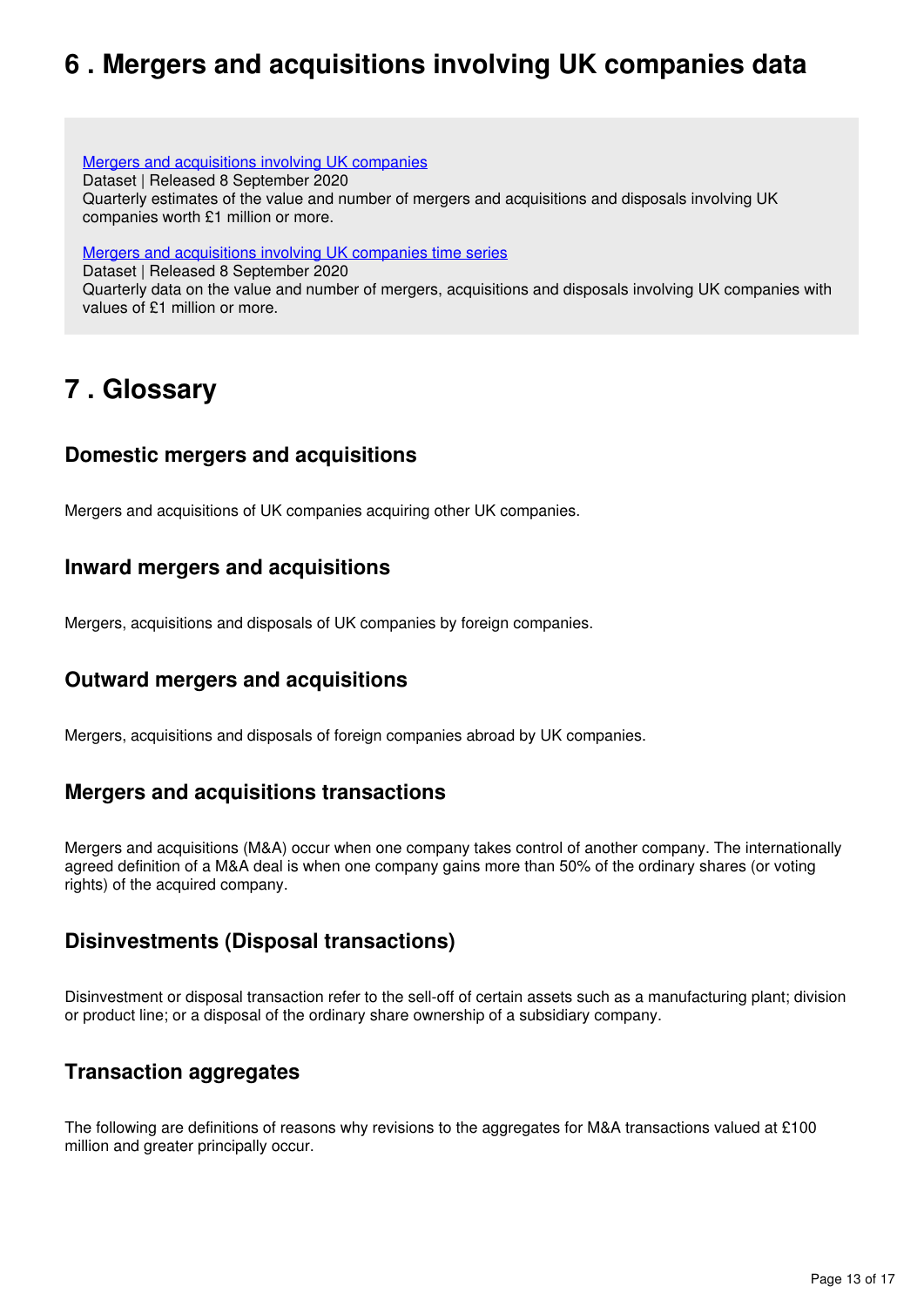### **Completion of transactions**

On announcement of a proposed transaction, an expected completion date is usually given. The publicly-reported values will be allocated to the quarter of expected completion. If the transaction is ultimately completed in an earlier or later quarter, the recorded values will be reallocated to the new quarter.

# **Publicly-reported values**

Publicly-reported values are initially used to compile the aggregates. These can vary considerably from the values ultimately supplied by the respondents, frequently because the assumption of debt has been included in the publicly-reported value. A nominal value is applied if no publicly-reported value is available. The final values used to create the aggregates are those supplied by the respondent.

# **Non-completion of transactions**

On announcement of a proposed transaction the publicly-reported value of the transaction is recorded. If the transaction does not subsequently take place the recorded value will be deleted.

### **Non-share transactions**

On announcement of a proposed transaction it may appear that there will be transactions in the share capital of the companies involved and the publicly-reported values will be recorded. If subsequent information contradicts this, the recorded values will be amended or deleted.

# **Control**

On announcement of a proposed transaction it may appear that the transaction will give the purchasing company control of the purchased company, that is, a share ownership of greater than 50%. If subsequent information contradicts this, the recorded values will be amended or deleted.

### **Revisions from M&A data source**

The current source provider of M&A deal information continually updates its database. Therefore, any new and additional reported transactions which completed in previous quarterly periods will be included as revisions to deal data and information.

### **Revisions from respondents**

Very occasionally companies will restate the values that they have previously supplied to us.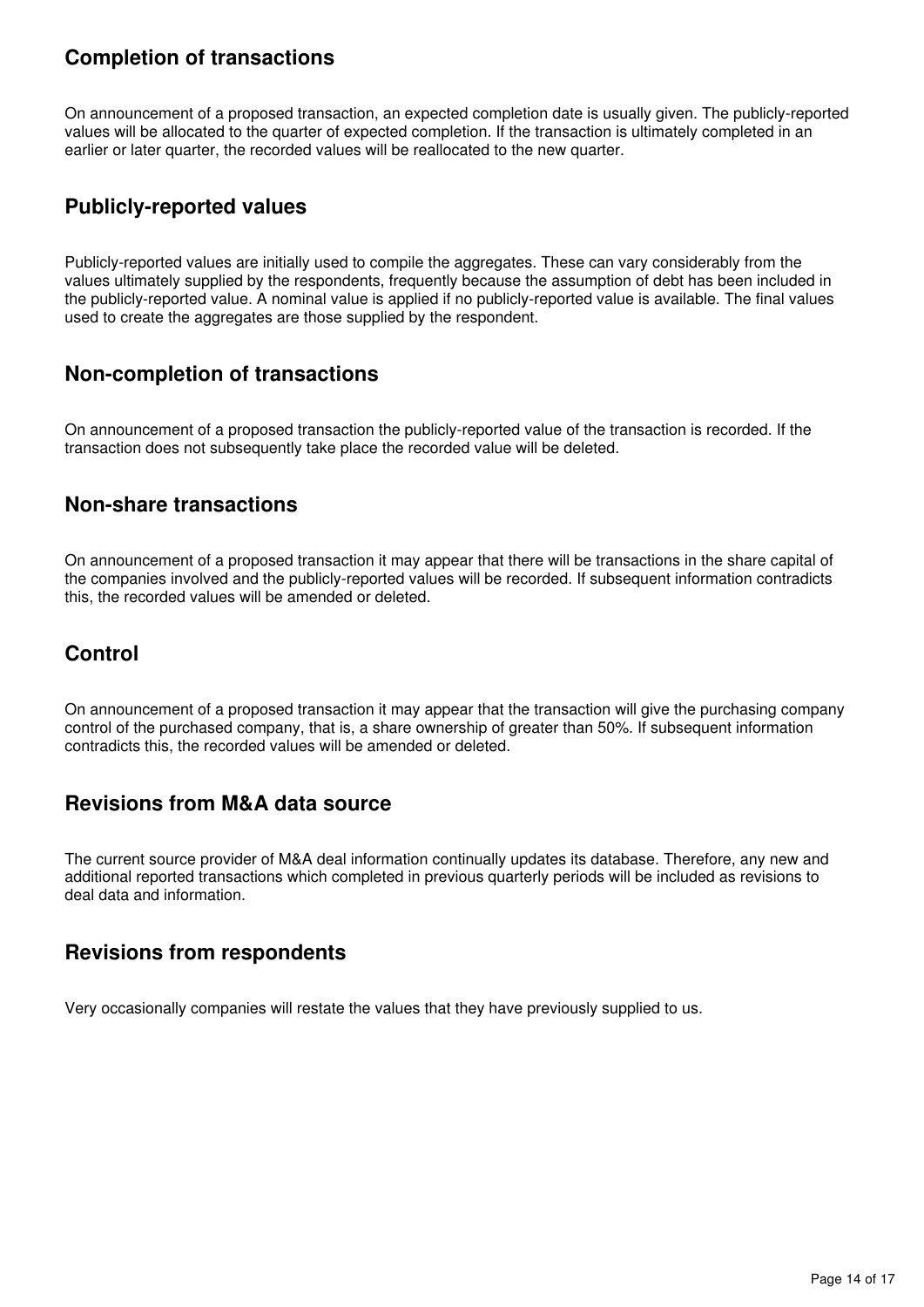# <span id="page-14-0"></span>**8 . Measuring the data**

Mergers and acquisitions (M&A) statistics from Quarter 1 (Jan to Mar) 2018 fully incorporate the Bureau van Dijk (BVD) Zephyr data source and methods. This new data source has improved the coverage of smaller M&A transactions and therefore results in a discontinuity in the number of transactions reported; users are therefore advised to take care when comparing the latest estimates with the number of transactions reported for quarters prior to Quarter 1 (Jan to Mar) 2018. See [Mergers and acquisitions Quality and Methodology Information](https://www.ons.gov.uk/businessindustryandtrade/changestobusiness/mergersandacquisitions/methodologies/mergersandacquisitionsmaqmi) for more details.

The previous M&A estimates for Quarter 1 (Jan to Mar) 2020 have been revised to reflect new information received after our last publication in [June 2020](https://www.ons.gov.uk/businessindustryandtrade/changestobusiness/mergersandacquisitions/bulletins/mergersandacquisitionsinvolvingukcompanies/januarytomarch2020). The detailed revisions analysis is given in Table R1 which is attached to this publication.

No further revisions to estimates prior to Quarter 1 (Jan to Mar) 2020 have been made. Therefore, time series statistics for all quarters of 2019 and any previous historic quarterly and annual periods remain unchanged.

> Table 1: Survey response rates for Mergers and Acquisitions survey Quarter 1 (Jan to Mar) 2020 and Quarter 2 (Apr to June) 2020

### **Cross-Border Mergers and Acquisitions (CBAM) Outwards**

| Quarter 1 2020 | Quarter 2 2020 |
|----------------|----------------|
| 89%            | 90%            |
|                |                |
| Quarter 1 2020 | Quarter 2 2020 |
| 100%           | 100%           |
|                |                |
| Quarter 1 2020 | Quarter 2 2020 |
| 100%           | 100%           |
|                |                |

Source: Office for National Statistics - Mergers and Acquisitions survey

### **Notes**

- 1. Previous quarter responses have been revised latest quarter responses are provisional.
- 2. Quarter 1 is January to March 2020; Quarter 2 is April to June 2020.

### **After EU withdrawal**

As the UK leaves the EU, it is important that our statistics continue to be of high quality and are internationally comparable. During the transition period, those UK statistics that align with EU practice and rules will continue to do so in the same way as before 31 January 2020. We will continue to produce statistics broken down to EU and non-EU aggregates.

After the transition period, we will continue to produce our mergers and acquisitions statistics in line with the UK Statistics Authority's [Code of Practice for Statistics](https://www.statisticsauthority.gov.uk/code-of-practice/) and in accordance with internationally-agreed statistical guidance and standards. This is based on the International Monetary Fund's (IMF's) [Balance of Payments and](https://www.imf.org/external/pubs/ft/bop/2007/bopman6.htm)  [International Investment Position Manual sixth edition \(BPM6\)](https://www.imf.org/external/pubs/ft/bop/2007/bopman6.htm), until those standards are updated.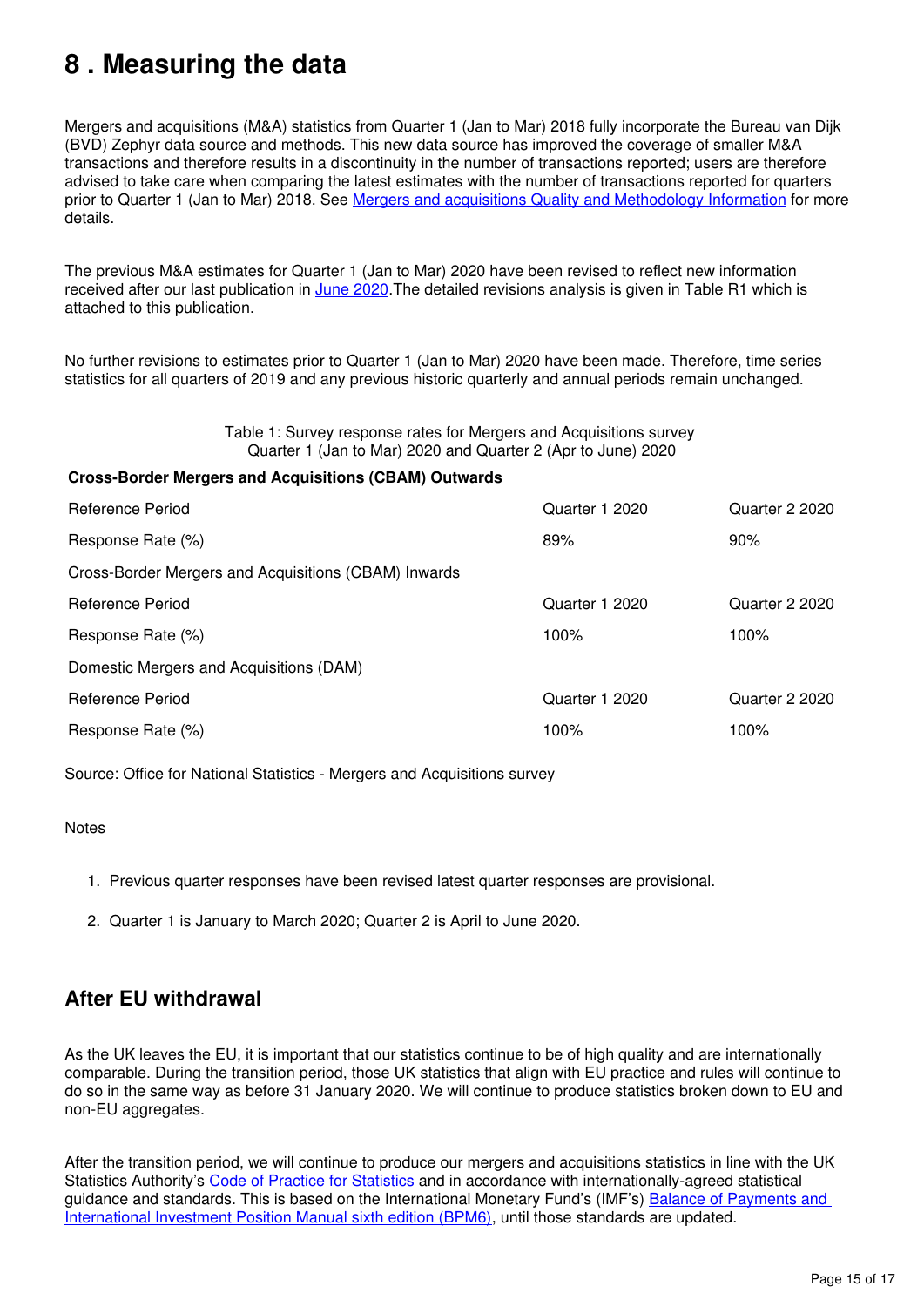Data published in Mergers and Acquisitions involving UK companies statistical releases also form part of the broader system of UK National Accounts, which will be produced in line with international standards as laid down in the [European System of Accounts \(ESA\) 2010](https://ec.europa.eu/eurostat/web/products-manuals-and-guidelines/-/KS-02-13-269) until the EU budgets are finalised for the years in which we were a member, as specified in the Withdrawal Agreement.

# <span id="page-15-0"></span>**9 . Strengths and limitations**

We produce statistics on the number and value of M&A transactions. This information is presented in the following way:

- transactions are only recorded in Office for National Statistics (ONS) statistics once the deal has been legally completed
- each transaction has a value of at least £1 million
- the transactions results in a change of ultimate control of the target company
- all values are in current prices, and therefore have not been adjusted for the effects of inflation

These are among the main reasons our M&A statistics can differ from those reported in other sources. There can be a substantial time gap between the point at which a deal is announced and when it is legally completed. In addition, in some cases, announced M&A deals do not take place. ONS statistics on disposals (or de-mergers) are also included in tables alongside this bulletin. These are typically fewer in number per quarter, which can lead to greater suppression of statistics to mitigate disclosure. The focus of this bulletin is on acquisitions, although some of the more complex deals can include the disposal of some part of the newly-created corporate structure.

It is sometimes necessary to suppress figures for certain items in order to avoid disclosing information about an individual business. Further information on why data are suppressed is available in the ONS [Disclosure Control](https://www.ons.gov.uk/methodology/methodologytopicsandstatisticalconcepts/disclosurecontrol)  [Policy.](https://www.ons.gov.uk/methodology/methodologytopicsandstatisticalconcepts/disclosurecontrol)

It is not uncommon for the value of M&A transactions to vary considerably from one quarter to the next. This mainly reflects the nature of M&A activity in that these capture one-off deals. Therefore, if a particularly highvalue M&A deal completes in a given quarter, it can make that quarter seem out of line with those that precede and follow it.

The volatility of M&A transactions also makes it difficult to link M&A statistics with other economic indicators – such as gross domestic product – or global events because of the time it can take between announcing and completing a M&A deal. It can therefore be more informative to look at longer-term trends within M&A statistics rather than focusing on quarterly movements. Details of any notable M&A deals that completed in Quarter 2 (Apr to June) 2020 can be found in the respective sections of this bulletin.

### **Contextual external evidence**

Global merger, acquisitions and disposals activity can be driven by the availability of credit. Therefore, when credit conditions deteriorate, as happened in the 2008 to 2009 economic downturn, M&A activity may decline. M&A activity can also be affected by the economic outlook and company profits, in addition to a range of other economic factors. The process of completing a M&A transaction takes time and sometimes there may be a lag between improving economic conditions and any change in M&A activity. Therefore, it is important to consider the M&A data within the wider economic context.

The following commentary summarises some external evidence from the Bank of England's Credit Conditions Survey and Agents' Summary of Business Conditions report.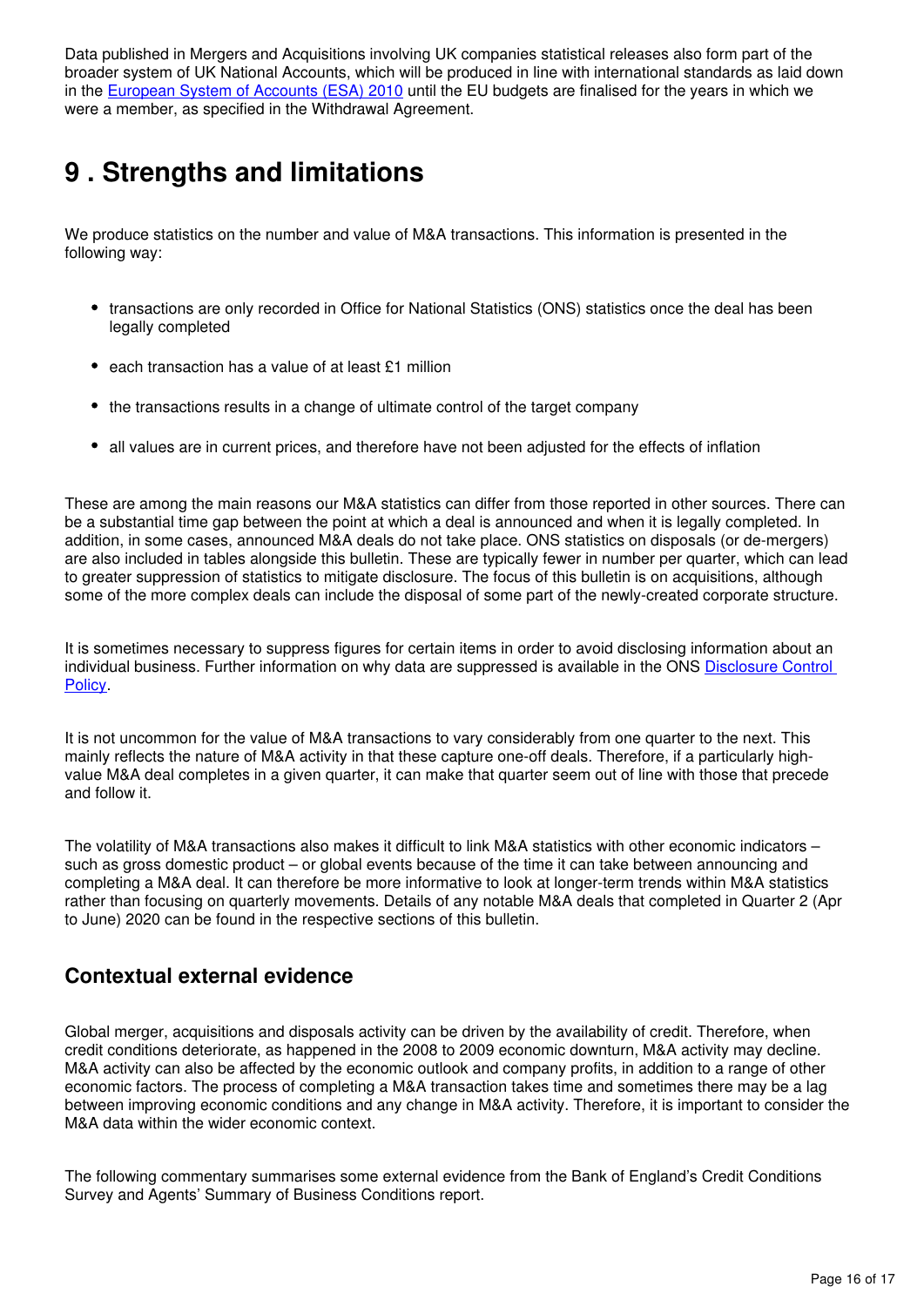[The Credit Conditions Survey for Quarter 2 2020](https://www.bankofengland.co.uk/credit-conditions-survey/2020/2020-q2) stated that "the availability of credit to the corporate sector increased for all business sizes in Quarter 2 2020. Total corporate credit availability was expected to increase only slightly in Quarter 3 2020. Several lenders noted that the schemes recently launched by the Government to support lending to businesses underpinned the reported increase in availability in Quarter 2 2020". The same report also stated "Lenders reported that spreads on corporate lending to small firms narrowed in Qurter 2 2020, but had widened slightly for medium businesses and widened for large businesses. Spreads on lending to small and medium businesses were expected to narrow in Quarter 3 2020, while for large firms they were expected to widen slightly".

[The Agents' Summary of Business Conditions report Quarter 2 2020](https://www.bankofengland.co.uk/agents-summary/2020/2020-q2) stated that "contacts reported a sharp fall in transactional business, such as mergers and acquisitions and property-related services. Demand for marketing, advertising and recruitment services also weakened markedly as companies cut discretionary spending and put hiring on hold. Demand for credit is high and expected to increase as companies start to reopen over the coming months. Many companies across different sectors continued to report high demand for credit – either in the form of existing facilities or new loans – to address cash flow issues or finance working capital. Government schemes have helped to increase the supply of credit, but availability remained tight for some larger companies in vulnerable sectors. Many small companies are reluctant to increase their borrowing, often because they already have high levels of debt, are concerned they will struggle to repay loans or are reluctant to encumber their assets". The report also stated that "companies have mostly cancelled or postponed non-essential investment to preserve cash buffers, and many are uncertain when or whether investment plans will be reinstated. So far there have been relatively few reports of insolvencies, which contacts attributed to government support measures and recent legal changes. However, insolvency practitioners and lawyers expect business failures to increase in the coming months as the Government's Coronavirus Job Retention Scheme (CJRS) is phased out".

More quality and methodology information on strengths, limitations, appropriate uses, and how the data were created is available in the [Mergers and Acquisitions Quality and Methodology Information \(QMI\).](https://www.ons.gov.uk/businessindustryandtrade/changestobusiness/mergersandacquisitions/methodologies/mergersandacquisitionsmaqmi)

# <span id="page-16-0"></span>**10 . Related links**

[Foreign direct investment involving UK companies: 2018](https://www.ons.gov.uk/economy/nationalaccounts/balanceofpayments/bulletins/foreigndirectinvestmentinvolvingukcompanies/2018)

Bulletin | Released 3 November 2019

Direct investment of UK companies abroad (outward) and foreign companies into the UK (inward), including investment flows, positions and earnings, by country, component and industry

[Mergers and acquisitions activity in context: 2018](https://www.ons.gov.uk/businessindustryandtrade/changestobusiness/mergersandacquisitions/articles/ukmergersandacquisitionsactivityincontext/2018)

Article | Released 5 March 2019

Commentary outlining provisional statistics on mergers and acquisitions (M&A) involving UK companies for 2018.

[UK mergers and acquisitions in context, activity by industry: 2015 to 2017](https://www.ons.gov.uk/businessindustryandtrade/changestobusiness/mergersandacquisitions/articles/ukmergersandacquisitionsincontextactivitybyindustry2015to2017/2018-10-30)

Article | Released 30 October 2018

Transactions that result in a change of ultimate control of the target company, analysed at an industry group level.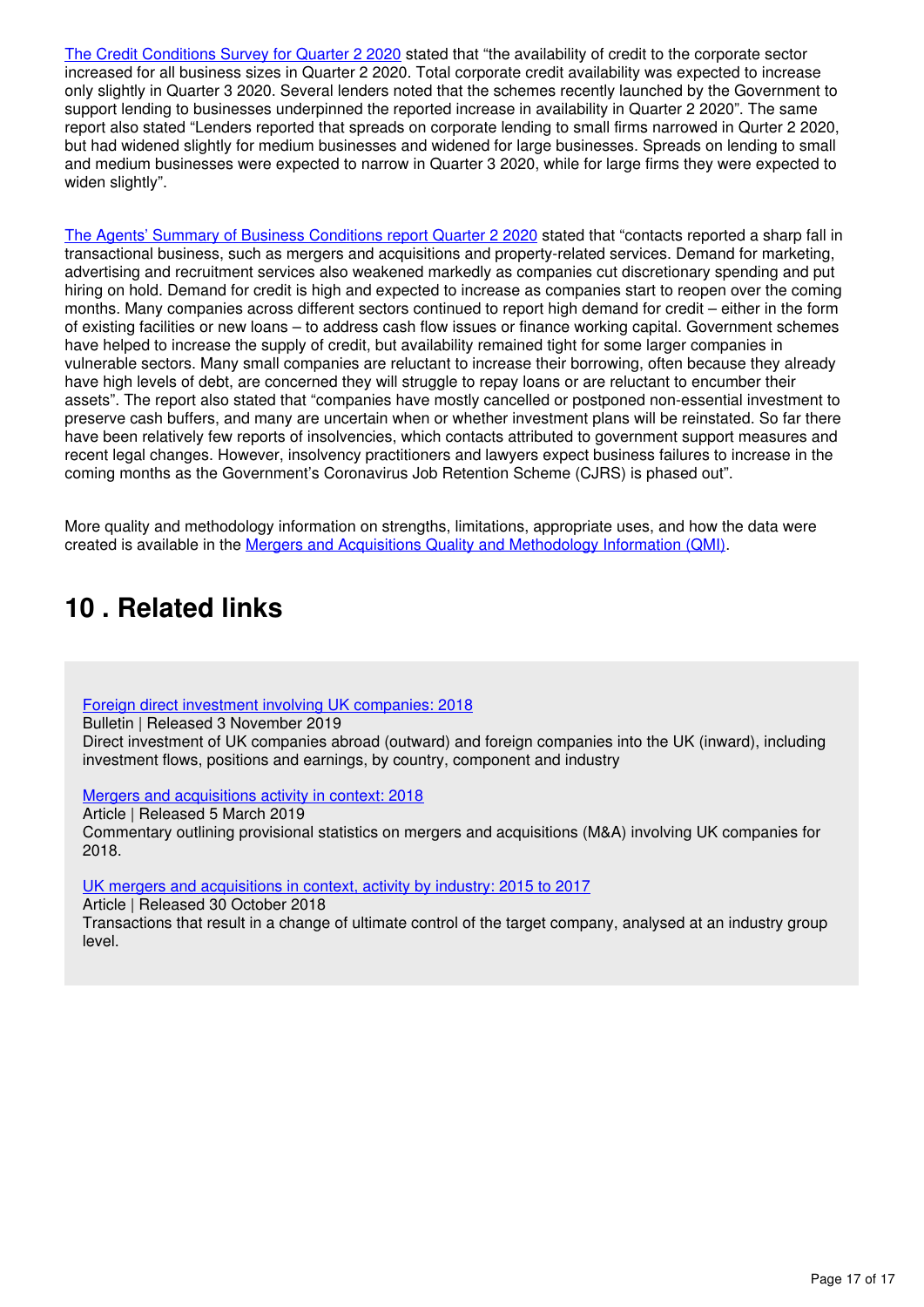|                |                |                  | Transactions abroad by UK companies 5 |                  | Transactions in the UK by foreign companies <sup>5</sup> |                  |                  |                     |  |
|----------------|----------------|------------------|---------------------------------------|------------------|----------------------------------------------------------|------------------|------------------|---------------------|--|
|                | Acquisitions   |                  | <b>Disposals</b>                      |                  | Acquisitions                                             |                  | <b>Disposals</b> |                     |  |
|                | Number         | Value            | Number                                | Value            | Number                                                   | Value            | Number           | Value               |  |
|                | CBAQ           | CBBI             | CBAS                                  | CBBT             | CBAU                                                     | CBCQ             | <b>CBAW</b>      | CBDB                |  |
| 2010           | 199            | 12 4 14          | 73                                    | 11 411           | 212                                                      | 36 643           | 58               | 9891                |  |
| 2011           | 286            | 50 234           | 80                                    | 14 111           | 237                                                      | 32 967           | 69               | 11748               |  |
| 2012           | 122            | 17933            | 40                                    | $\ddotsc$        | 161                                                      | 17414            | 27               | $\cdot$             |  |
| 2013           | 58             | $\ddotsc$        | $\ddot{\phantom{1}}$                  | $\ldots$         | 141                                                      | 31839            | 26               | 1913                |  |
| 2014           | 113            | 20 647           | 36                                    | 5 2 8 8          | 110                                                      | 15 041           | 23               | $\ddotsc$           |  |
| 2015           | 170            | 25 561           | 42                                    | 16852            | 145                                                      | 33 335           | 35               | 7451                |  |
| 2016           | 141            | 17 292           | 42                                    | 15 4 20          | 262                                                      | 189 968          | 35               | $\ddotsc$           |  |
| 2017           | 155            | 77 525           | 56                                    | 10 480           | 259                                                      | 35 227           | 55               | 13 216              |  |
| 2018           | 301            | 23 808           | 48                                    | 12 101           | 603                                                      | 78 787           | 71               | 16932               |  |
| 2019           | 261            | 21 888           | 68                                    | 12 631           | 609                                                      | 55 556           | 146              | 12 542              |  |
| 2016 Q3        |                | 3 0 9 4          |                                       |                  |                                                          | 31 655           |                  |                     |  |
|                | 46<br>22       |                  | $\ddotsc$                             | $\ddotsc$        | 65                                                       |                  | $\ddotsc$<br>13  |                     |  |
| Q4             |                | 3 4 4 9          | $\ddot{\phantom{0}}$                  | $\ldots$         | 76                                                       | 85 184           |                  | 3927                |  |
| 2017 Q1        | 46             | 2 5 8 7          | 15                                    | 1412             | 70                                                       | 9461             | 11               | 1878                |  |
| Q <sub>2</sub> | 35             | 18 548           | 16                                    | 2 0 5 0          | 68                                                       | 4727             | 20               | 3809                |  |
| Q <sub>3</sub> | 47             | 51 773           | 17                                    | 6 5 0 7          | 77                                                       | 17480            | 17               | 6463                |  |
| Q4             | 27             | 4617             | 8                                     | 511              | 44                                                       | 3559             | $\overline{7}$   | 1 0 6 6             |  |
| 2018 Q1        | 82             | 6 1 5 9          | 17                                    | 2573             | 176                                                      | 25 502           | 16               | 7 3 4 0             |  |
| Q2             | 74             | 2710             | 14                                    | 2 9 0 7          | 173                                                      | 7 0 6 7          | 23               | 3078                |  |
| Q <sub>3</sub> | 67             | 4 4 5 7          | 12                                    | 5 0 3 2          | 117                                                      | 7374             | 18               | 4 6 5 0             |  |
| Q4             | 78             | 10 482           | 5                                     | 1 589            | 137                                                      | 38 844           | 14               | 1864                |  |
| 2019 Q1        | 88             | 7927             | 14                                    | 1 2 3 8          | 134                                                      | 7 103            | 36               | 1894                |  |
| Q2             | 58             | 1 658            | 14                                    | 700              | 165                                                      | 18 683           | 37               | 886                 |  |
| Q <sub>3</sub> | 57             | 9 2 7 0          | 27                                    | 10 088           | 161                                                      | 14 065           | 38               | 5781                |  |
| Q4             | 58             | 3 0 3 3          | 13                                    | 605              | 149                                                      | 15 705           | 35               | 3 9 8 1             |  |
| 2020 Q1        | $88^{\dagger}$ | $4063^{\dagger}$ | $18^{\dagger}$                        | $6236^{\dagger}$ | $144^{\dagger}$                                          | $5142^{\dagger}$ | $27^{\dagger}$   | $1174$ <sup>1</sup> |  |
| Q <sub>2</sub> | 20             | 4 3 6 0          | 3                                     | 3 2 8 9          | 59                                                       | 2 1 4 9          | 15               | 1 0 2 7             |  |

### **2 Mergers and acquisitions abroad by UK companies: source of funding**

£million Total <sup>3</sup> Direct transactions<sup>4</sup> Indirect transactions of which: Funds paid directly **Funded by loan** Funds raised by UK parent in the from UK parent locally abroad Number Value Number Value Number Value Number Value CBAQ CBBI CBBU CBBV CBBW CBBX CBBY CBBZ 2010 199 12 414 149 10 507 38 1 166 26 741 2011 286 50 234 223 36 912 47 4 999 35 8 323 2012 122 17 933 83 9 523 29 8 094 19 316 2013 58 .. 44 2 935 11 .. 4 .. 2014 113 20 647 79 6 888 35 7 641 77 6 118 2015 170 25 561 155 21 604 30 1 323 83 2 641 2016 141 17 292 142 9 838 23 3 978 58 3 859 2017 155 77 525 148 74 230 37 2 191 74 1 104 2018 301 23 808 244 18 553 .. .. .. .. 2019 261 21 888 68 21 440 .. .. .. ..

† Indicates earliest revision, if any.

Disclosive data indicated by ..

1 Includes acquisitions by foreign companies routed through their UK subsidiary companies

2 The deal identification threshold has been increased at Q1 2010 from £0.1m to £1.0m and as a consequence there is a discontinuity in the number of transactions reported.

3 Where a transaction is funded in more than one way, it is included in 'Number' in each method but only once in 'Total'. Therefore numbers may not sum exactly across the columns.

4 Transactions for which details about financing have not been confirmed are included amongst direct transactions. The figures are subsequently revised when details become available.

5 A new method for compiling M&A statistics was introduced from Q1 2018, and as a consequence there is a discontinuity in the number of transactions reported.

6 Improved methodology to identify the number and value of disposal transactions was introduced from Q1 2019.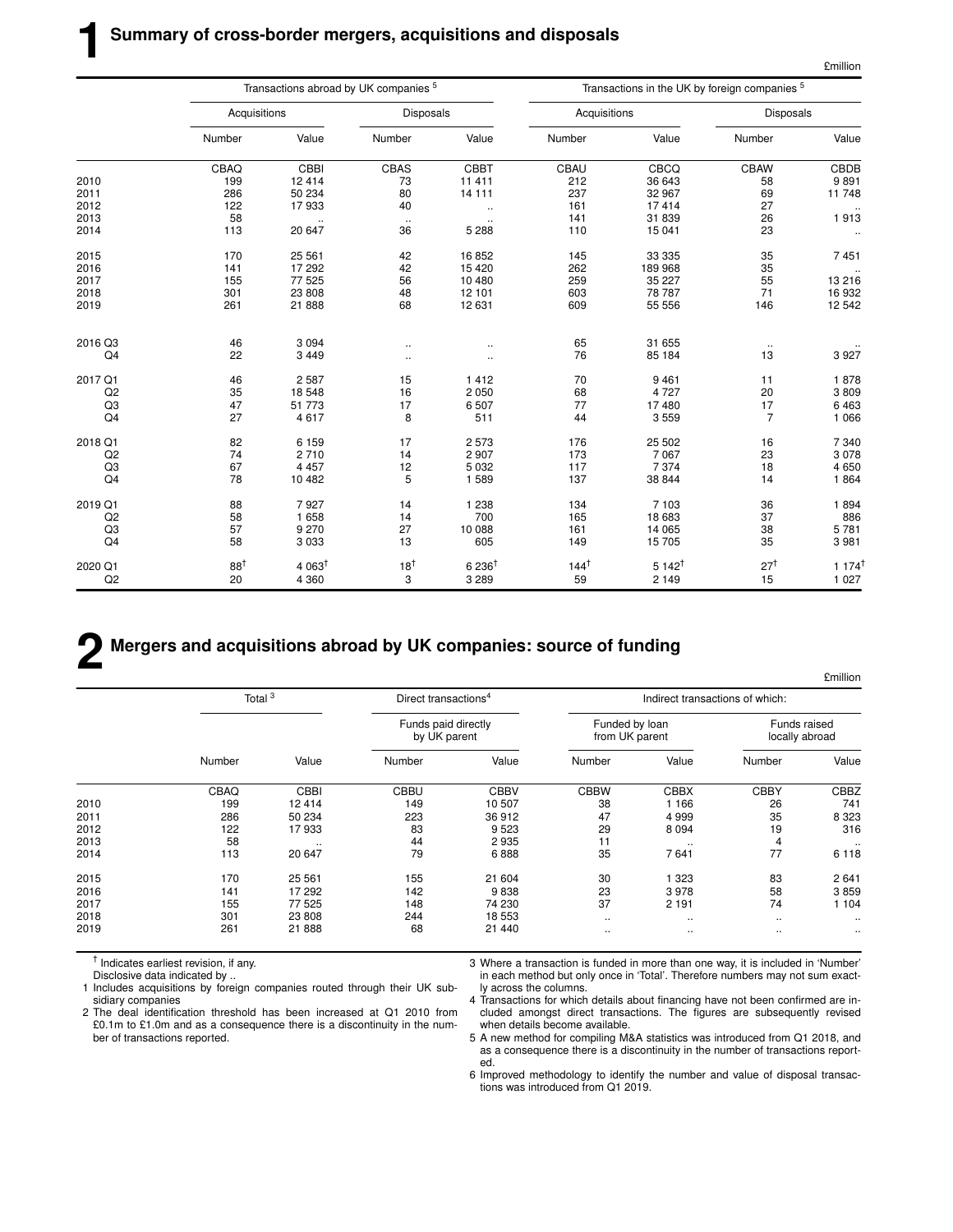# **3 Disposals abroad by UK companies: funds realised**

£million

 $\ddotsc$ 

|      | Total <sup>1</sup> |               | Direct transactions <sup>2</sup>    |             |                                        |                          | Indirect transactions of which: |             |  |  |  |  |
|------|--------------------|---------------|-------------------------------------|-------------|----------------------------------------|--------------------------|---------------------------------|-------------|--|--|--|--|
|      |                    |               | Funds paid directly<br>to UK parent |             | Repayment of loan made<br>by UK parent |                          | Funds retained abroad           |             |  |  |  |  |
|      | Number             | Value         | Number                              | Value       | Number                                 | Value                    | Number                          | Value       |  |  |  |  |
|      | <b>CBAS</b>        | <b>CBBT</b>   | <b>CBCA</b>                         | <b>CBCB</b> | CBCC                                   | <b>CBCD</b>              | CBCE                            | <b>CBCF</b> |  |  |  |  |
| 2010 | 73                 | 11 411        | 59                                  | 8 4 2 3     |                                        | 71                       | 15                              | 2917        |  |  |  |  |
| 2011 | 80                 | 14 111        | 66                                  | 12 533      | 6                                      | 598                      | 13                              | 980         |  |  |  |  |
| 2012 | 40                 | $\cdot$ .     | 30                                  | 5817        | 3                                      | $\cdots$                 | 11                              |             |  |  |  |  |
| 2013 | $\cdots$           | $\sim$ $\sim$ | 28                                  | 5 6 8 2     | 2                                      | $\cdot$ .                | $\sim$ $\sim$                   | $\ldots$    |  |  |  |  |
| 2014 | 36                 | 5 2 8 8       | 28                                  | 4610        |                                        | 323                      | 11                              | 355         |  |  |  |  |
| 2015 | 42                 | 16852         | 44                                  | 16 617      |                                        | $\overline{\phantom{0}}$ | 8                               | 1 2 2 2     |  |  |  |  |
| 2016 | 42                 | 15 4 20       | 43                                  | 15 297      | $\cdots$                               | $\cdot\cdot$             | $\cdot$ .                       |             |  |  |  |  |
| 2017 | 56                 | 10 480        | 60                                  | 10 078      | 4                                      | 85                       | 11                              | 315         |  |  |  |  |
| 2018 | 48                 | 12 101        | 40                                  | 11829       | $\ddotsc$                              | $\cdots$                 | $\cdot$ .                       |             |  |  |  |  |
| 2019 | 68                 | 12 631        | 35                                  | 12 4 8 1    | $\ddotsc$                              | $\ddotsc$                |                                 |             |  |  |  |  |

# **4 Mergers and acquisitions in the UK by foreign companies: source of funding**

|             |                        | Indirect transactions of which: |                                        |         | Direct transactions <sup>2</sup>                |         | Total <sup>1</sup> |      |
|-------------|------------------------|---------------------------------|----------------------------------------|---------|-------------------------------------------------|---------|--------------------|------|
|             | Funds raised in the UK |                                 | Funded by loan<br>from foreign company |         | Funds paid directly to UK<br>by foreign company |         |                    |      |
| Value       | Number                 | Value                           | Number                                 | Value   | Number                                          | Value   | Number             |      |
| <b>CBIC</b> | CBIB                   | <b>CBIA</b>                     | CBHZ                                   | CBDD    | <b>CBDC</b>                                     | CBCQ    | CBAU               |      |
| 416         | 34                     | 687                             | 36                                     | 33 540  | 161                                             | 36 643  | 212                | 2010 |
| 3 2 5 7     | 49                     | 12 598                          | 50                                     | 17 112  | 158                                             | 32 967  | 237                | 2011 |
| 538         | 35                     | 4 2 1 7                         | 48                                     | 11 659  | 103                                             | 17414   | 161                | 2012 |
| $\ddotsc$   | 25                     | $\cdots$                        | 39                                     | 8 3 9 1 | 94                                              | 31839   | 141                | 2013 |
| 934         | 61                     | 2 7 0 2                         | 27                                     | 10 404  | 78                                              | 15 041  | 110                | 2014 |
| 3 6 20      | 39                     | 707                             | 14                                     | 29 009  | 150                                             | 33 335  | 145                | 2015 |
| 2817        | 97                     | 2495                            | 29                                     | 184 656 | 274                                             | 189 968 | 262                | 2016 |
| 2078        | 94                     | 582                             | 26                                     | 31 567  | 257                                             | 35 227  | 259                | 2017 |
| 7 3 5 4     | 17                     | 111                             | 5                                      | 71 323  | 123                                             | 78 787  | 603                | 2018 |
| $\cdots$    | $\ddotsc$              | $\ddotsc$                       |                                        | 48 475  | 100                                             | 55 556  | 609                | 2019 |

# **5 Disposals in the UK by foreign companies: funds realised**

|      | Total <sup>1</sup> |           | Direct transactions <sup>2</sup>         |         | Indirect transactions of which:        |               |                             |           |  |  |
|------|--------------------|-----------|------------------------------------------|---------|----------------------------------------|---------------|-----------------------------|-----------|--|--|
|      |                    |           | Funds paid directly<br>to foreign parent |         | Repayment of loan to<br>foreign parent |               | Funds retained<br>in the UK |           |  |  |
|      | Number             | Value     | Number                                   | Value   | Number                                 | Value         | Number                      | Value     |  |  |
|      | <b>CBAW</b>        | CBDB      | CBID                                     | CBIE    | <b>CBIF</b>                            | <b>CBIG</b>   | <b>CBIH</b>                 | CBII      |  |  |
| 2010 | 58                 | 9891      | 43                                       | 4 9 6 1 | 5                                      | 928           | 15                          | 4 0 0 2   |  |  |
| 2011 | 69                 | 11748     | 49                                       | 8589    | 9                                      | 1 1 9 0       | 22                          | 969       |  |  |
| 2012 | 27                 |           | 23                                       | 5821    | $\cdots$                               | $\ddotsc$     | 6                           | 96        |  |  |
| 2013 | 26                 | 913       | 19                                       | 1541    | 3                                      | $\sim$ $\sim$ | 9                           | $\ddotsc$ |  |  |
| 2014 | 23                 | $\ddotsc$ | 17                                       | 2415    | $\sim$ $\sim$                          | $\ldots$      | $\ldots$                    | $\cdots$  |  |  |
| 2015 | 35                 | 7451      | 38                                       | 7 0 0 6 | $\cdots$                               | $\sim$ $\sim$ | $\cdots$                    | $\ddotsc$ |  |  |
| 2016 | 35                 | $\ddotsc$ | 40                                       | 6095    | $\ldots$                               | $\sim$ $\sim$ |                             | ٠.        |  |  |
| 2017 | 55                 | 13 216    | 58                                       | 13 015  | $\cdots$                               | $\sim$ $\sim$ | $\cdots$                    | $\ddotsc$ |  |  |
| 2018 | 71                 | 16932     | 56                                       | 10 542  | $\cdots$                               | $\sim$ $\sim$ | $\ddotsc$                   |           |  |  |
| 2019 | 146                | 12 542    | 51                                       | 10 648  | $\cdots$                               | $\cdot$       |                             | $\cdots$  |  |  |

† Indicates earliest revision, if any.

Disclosive data indicated by ..

1 Where a transaction is funded in more than one way, it is included in 'Number' in each method but only once in 'Total'. Therefore numbers may not sum exactly across the columns.

2 Transactions for which details about financing have not been confirmed are included amongst direct transactions. The figures are subsequently revised when details become available.

-indicates data is zero or less than £0.5m

3 The deal identification threshold has been increased at Q1 2010 from £0.1m to £1.0m and as a consequence there is a discontinuity in the number of transactions reported.

4 A new method for compiling M&A statistics was introduced from Q1 2018, and as a consequence there is a discontinuity in the number of transactions reported.

5 Improved methodology to identify the number and value of disposal transactions was introduced from Q1 2019.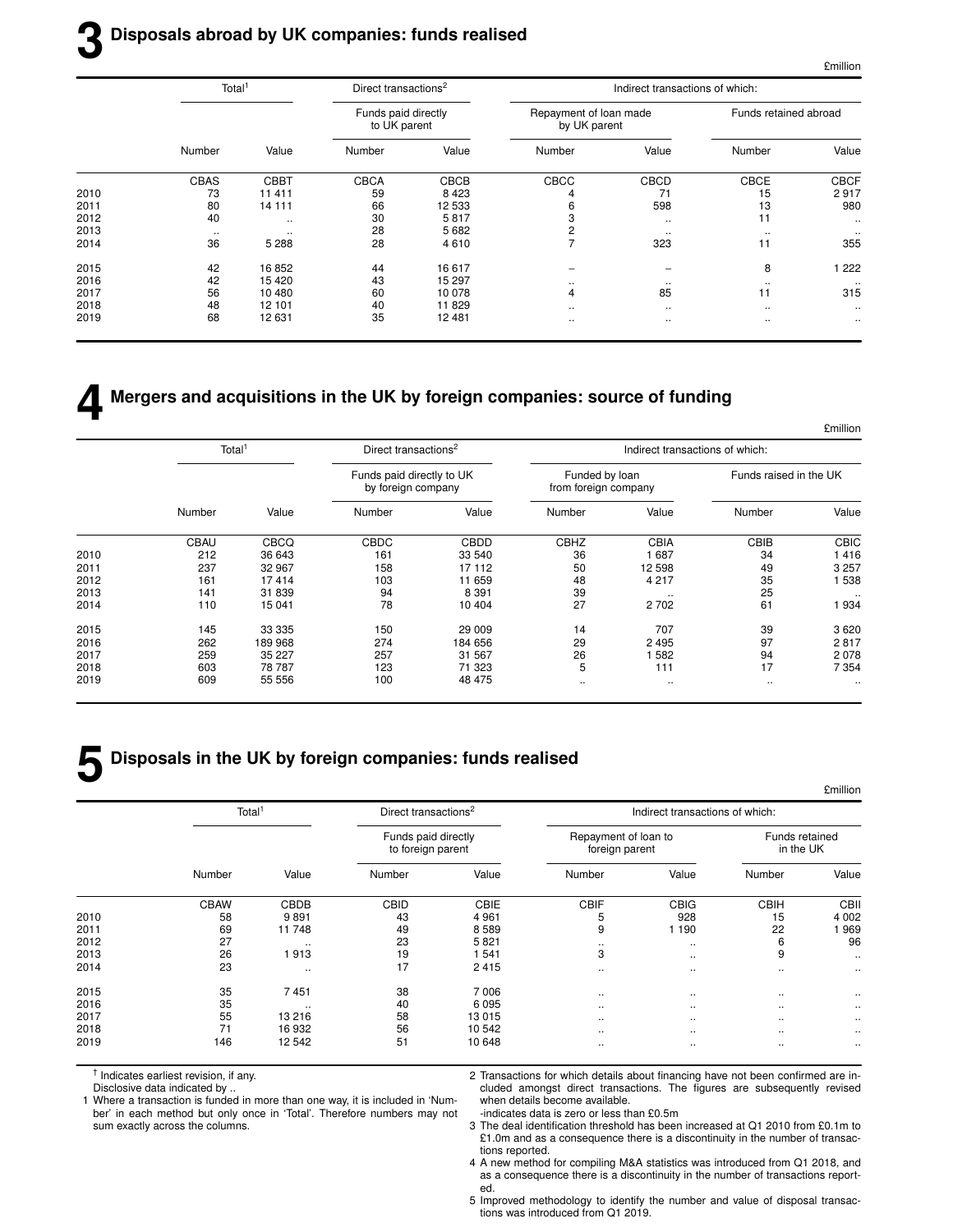|      |                       | <b>World Total</b> |                | EU      |                  | Other Europe | Europe Total          |                  | <b>USA</b> |                      |
|------|-----------------------|--------------------|----------------|---------|------------------|--------------|-----------------------|------------------|------------|----------------------|
|      | Number                | Value              | Number         | Value   | Number           | Value        | Number                | Value            | Number     | Value                |
|      | CBAQ                  | CBBI               | <b>CBAY</b>    | CBAZ    | HCK3             | HCK4         | HCJ3                  | HCJ4             | CBBA       | CBBB                 |
| 2010 | 199                   | 12414              | 66             | 2979    | 18               | 471          | 84                    | 3 4 5 0          | 53         | 6 2 2 3              |
| 2011 | 286                   | 50 234             | 75             | 20 666  | 29               | 2760         | 104                   | 23 4 26          | 83         | 9 3 4 2              |
| 2012 | 122                   | 17933              | 34             | 7932    | 12               | 842          | 46                    | 8 7 7 4          | 41         | 5 3 8 4              |
| 2013 | 58                    | $\ldots$           | 16             | 6216    | $\overline{7}$   | 376          | 23                    | 6 5 9 2          | 8          | 600                  |
| 2014 | 113                   | 20 647             | 33             | 11 404  | 15               | 2 2 7 9      | 48                    | 13 683           | 27         | 4 9 8 7              |
| 2015 | 170                   | 25 5 61            | 55             | 7712    | 16               | 7715         | 71                    | 15 4 27          | 61         | 6 1 3 6              |
| 2016 | 141                   | 17 292             | 49             | 2 1 1 2 | 13               | 1494         | 62                    | 3 6 0 6          | 36         | 12 542               |
| 2017 | 155                   | 77 525             | 62             | 2 3 9 4 | 10               | 484          | 72                    | 2878             | 55         | 71 678               |
| 2018 | 301                   | 23 808             | 149            | 4 3 4 8 | 14               | 2036         | 163                   | 6 3 8 5          | 73         | 15 663               |
| 2019 | 261                   | 21 888             | 99             | 9412    | 13               | 1724         | 112                   | 11 136           | 86         | 8 9 0 2              |
|      | <b>Other Americas</b> |                    | Americas Total |         | Asia             |              | Australasia & Oceania |                  | Africa     |                      |
|      | Number                | Value              | Number         | Value   | Number           | Value        | Number                | Value            | Number     | Value                |
|      | HCL3                  | HCL4               | HCM3           | HCM4    | HCN <sub>3</sub> | HCN4         | HCO <sub>3</sub>      | HCO <sub>4</sub> | HCP3       | HCP4                 |
| 2010 | 20                    | 918                | 73             | 7 1 4 1 | 16               | 630          | 19                    | 667              | 7          | 526                  |
| 2011 | 30                    | 2410               | 113            | 11 752  | 33               | 6807         | 16                    | 7666             | 19         | 583                  |
| 2012 | 18                    | 2 6 4 0            | 59             | 8 0 2 4 | $\overline{7}$   | 458          | 5                     | $\ddotsc$        | 5          |                      |
| 2013 | 13                    | 323                | 21             | 923     | $\ddotsc$        |              | $\ddotsc$             | $\ddotsc$        | $\ddotsc$  |                      |
| 2014 | 17                    | 1 1 3 5            | 44             | 6 1 2 2 | 12               | 637          | $\ddotsc$             | $\ddotsc$        | $\ddotsc$  | $\ddotsc$            |
| 2015 | 18                    | 2 3 8 1            | 79             | 8517    | $\cdot\cdot$     |              | 9                     | 859              | $\cdot$ .  |                      |
| 2016 | 18                    | 745                | 54             | 13 287  | 10               | 293          | $\ddotsc$             | $\ddotsc$        | $\ddotsc$  | $\ddot{\phantom{a}}$ |
| 2017 | 10                    | 392                | 65             | 72 068  | $\ldots$         | $\ldots$     | $\cdots$              | $\cdot\cdot$     | $\cdot$ .  |                      |
| 2018 | 25                    | 812                | 98             | 16 476  | 19               | 636          | 18                    | 234              | 3          | 77                   |
| 2019 | 20                    | 775                | 106            | 9677    | 14               | 390          | 23                    | 599              | 6          | 86                   |

£million

# **6DArea analysis of disposals abroad by UK companies**

|      |                    |             |             |               |                  |                  |              |         |            | £million      |
|------|--------------------|-------------|-------------|---------------|------------------|------------------|--------------|---------|------------|---------------|
|      | <b>World Total</b> |             | EU          |               | Other Europe     |                  | Europe Total |         | <b>USA</b> |               |
|      | Number             | Value       | Number      | Value         | Number           | Value            | Number       | Value   | Number     | Value         |
|      | CBAS               | <b>CBBT</b> | <b>CBBJ</b> | <b>CBBK</b>   | HCK <sub>5</sub> | HCK <sub>6</sub> | HCJ5         | HCJ6    | CBBL       | <b>CBBM</b>   |
| 2010 | 73                 | 11 411      | 27          | 529           | 5                | 263              | 32           | 1792    | 15         | 7465          |
| 2011 | 80                 | 14 11 1     | 32          | 4857          | 4                | 57               | 36           | 4914    | 18         | 4715          |
| 2012 | 40                 | $\cdot$ .   |             | $\cdot$       | $\cdot$ .        | $\cdot$ .        | 17           | 2 7 6 4 |            | 038           |
| 2013 | $\cdot$ .          |             | 12          | 589           | 3                | 128              | 15           | 1 7 1 7 | 9          | 3691          |
| 2014 | 36                 | 5 2 8 8     | $\ddotsc$   | $\sim$ $\sim$ | $\sim$ $\sim$    | $\ddotsc$        | 18           | 2887    | $\ddotsc$  | $\sim$ $\sim$ |
| 2015 | 42                 | 16852       | 18          | 6 2 7 0       | 4                | 541              | 22           | 6811    | $\cdot$ .  |               |
| 2016 | 42                 | 15420       | $\ddotsc$   | $\sim$ $\sim$ | $\cdot$ .        | $\cdot$ .        | 19           | 916     | 10         | 8859          |
| 2017 | 56                 | 10480       | $\ddotsc$   | $\sim$ $\sim$ | $\cdot$ .        | $\ddotsc$        | 23           | 2 4 8 6 | $\cdot$ .  |               |
| 2018 | 48                 | 12 101      |             | $\cdot$       | $\cdot$ .        | $\cdot$ .        | 24           | 6 2 5 4 | $\cdot$ .  | $\cdots$      |
| 2019 | 68                 | 12 631      | $\ddotsc$   | $\sim$ $\sim$ | $\sim$ $\sim$    |                  | 32           | 9 7 0 8 | $\cdot$ .  |               |

|      |                  | <b>Other Americas</b>    |                  | Americas Total   |                  | Asia             |                  | Australasia & Oceania    |                  | Africa        |  |
|------|------------------|--------------------------|------------------|------------------|------------------|------------------|------------------|--------------------------|------------------|---------------|--|
|      | Number           | Value                    | Number           | Value            | Number           | Value            | Number           | Value                    | Number           | Value         |  |
|      | HCL <sub>5</sub> | HCL6                     | HCM <sub>5</sub> | HCM <sub>6</sub> | HCN <sub>5</sub> | HCN <sub>6</sub> | HCO <sub>5</sub> | HCO <sub>6</sub>         | HCP <sub>5</sub> | HCP6          |  |
| 2010 | 4                | 897                      | 19               | 8 3 6 2          | 11               | 117              | 5                | 609                      | 6                | 531           |  |
| 2011 | 9                | 559                      | 27               | 6 2 7 4          | 10               | $\cdot$ .        |                  | $\sim$ $\sim$            | 2                | $\ddotsc$     |  |
| 2012 | 6                | 2 1 8 9                  | 13               | 3 2 2 7          | 2                | 220              | 3                | $\cdot$                  | 6                | 46            |  |
| 2013 |                  | $\overline{\phantom{0}}$ | 9                | 3691             | $\ddotsc$        | $\ddotsc$        | 4                | $\sim$ $\sim$            | $\sim$ $\sim$    | $\sim$ $\sim$ |  |
| 2014 | $\cdots$         | $\cdot$ .                | 14               | 2 2 2 8          | $\cdot$ .        |                  | $\cdot$ .        | $\cdot$                  | $\cdots$         | $\cdot$ .     |  |
| 2015 | $\cdot$ .        | $\cdot$ .                | 10               | 2828             | $\cdot$          |                  | $\cdot$ .        | $\cdot$                  | 4                | 73            |  |
| 2016 | 11               | 5 6 21                   | 21               | 14 478           | $\cdots$         | $\cdot$ .        | -                | $\overline{\phantom{0}}$ | $\cdot$ .        | $\cdot$       |  |
| 2017 | $\cdot$ .        | $\cdot$ .                | 21               | 5 1 7 0          | 8                | 295              |                  |                          | $\cdot$ .        | $\cdot$       |  |
| 2018 | $\cdot$ .        | $\cdots$                 | 9                | 2 0 4 3          | $\cdot$ .        |                  | 5                | 400                      | $\cdot$ .        | $\cdot$       |  |
| 2019 | $\cdot$ .        | $\cdot$ .                | 11               | 407              | 19               | 510              | $\cdot$ .        | $\cdot$                  | $\cdot$ .        | $\cdot$ .     |  |

† Indicates earliest revision, if any.

Disclosive data indicated by ..

-indicates data is zero or less than £0.5m

1 The deal identification threshold has been increased at Q1 2010 from £0.1m to £1.0m and as a consequence there is a discontinuity in the number of transactions reported.

2 A new method for compiling M&A statistics was introduced from Q1 2018, and as a consequence there is a discontinuity in the number of transactions reported.

3 Improved methodology to identify the number and value of disposal transactions was introduced from Q1 2019.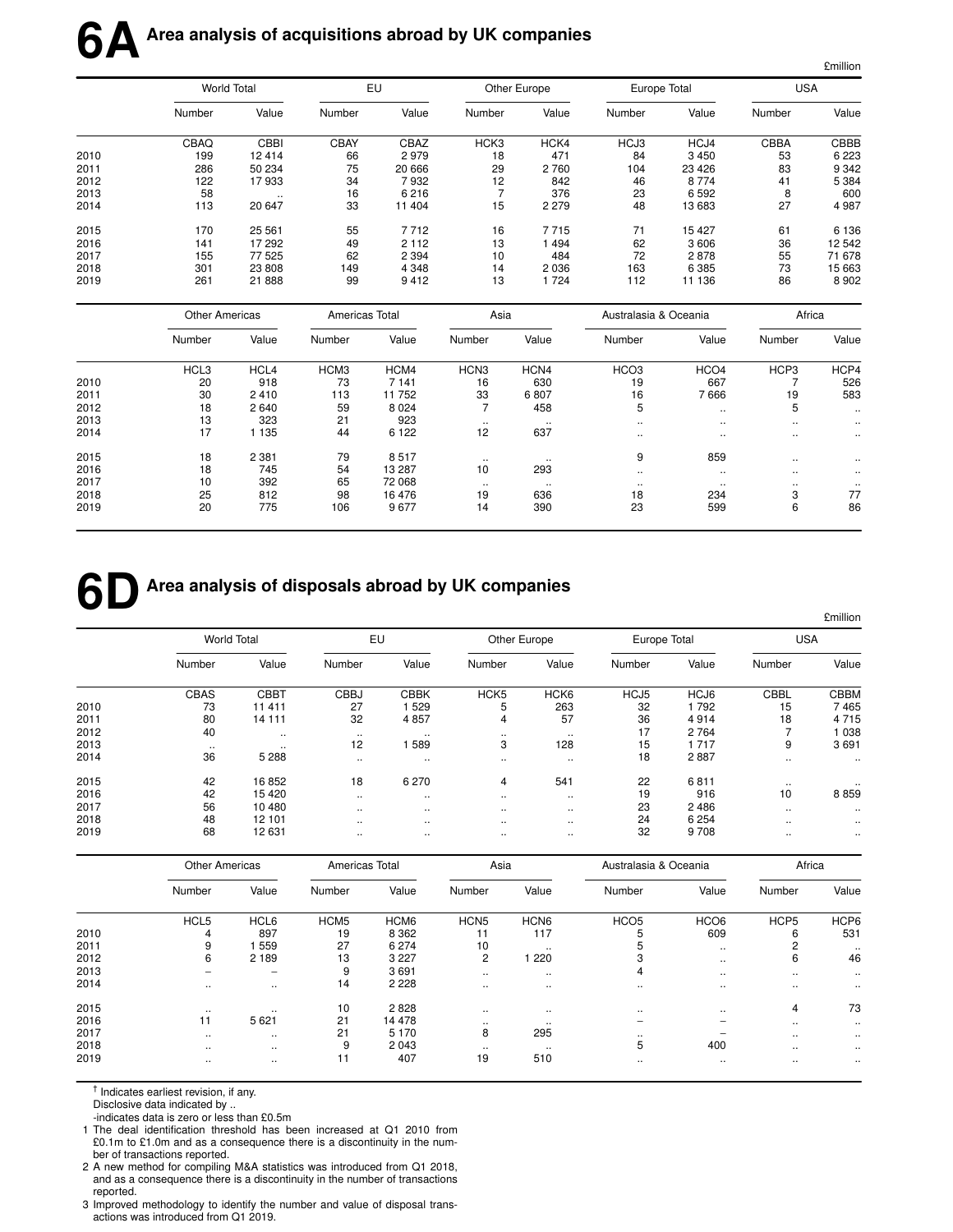|      |                       |                    |                |             |        |              |                       |                      |             | £million             |
|------|-----------------------|--------------------|----------------|-------------|--------|--------------|-----------------------|----------------------|-------------|----------------------|
|      |                       | <b>World Total</b> |                | EU          |        | Other Europe |                       | Europe Total         | <b>USA</b>  |                      |
|      | Number                | Value              | Number         | Value       | Number | Value        | Number                | Value                | Number      | Value                |
|      | CBAU                  | CBCQ               | <b>CBCG</b>    | <b>CBCH</b> | HCJ7   | HCJ8         | HCI7                  | HC <sub>18</sub>     | <b>CBCI</b> | <b>CBCJ</b>          |
| 2010 | 212                   | 36 643             | 47             | 3856        | 29     | 4 0 7 9      | 76                    | 7935                 | 85          | 19 124               |
| 2011 | 237                   | 32 967             | 69             | 6 2 3 8     | 23     | 1 3 9 5      | 92                    | 7633                 | 87          | 21 489               |
| 2012 | 161                   | 17414              | 53             | 3 5 3 3     | 21     | 1 0 9 4      | 74                    | 4627                 | 50          | 6 217                |
| 2013 | 141                   | 31 839             | 35             | $\ddotsc$   | 18     | $\ldots$     | 53                    | 24 172               | 54          | 3 4 0 8              |
| 2014 | 110                   | 15 041             | 31             | 4 6 8 1     | 14     | 700          | 45                    | 5 3 8 1              | 42          | 6318                 |
| 2015 | 145                   | 33 335             | 34             | 5816        | 14     | 2 0 0 4      | 48                    | 7820                 | 48          | 11 083               |
| 2016 | 262                   | 189 968            | 84             | 125 172     | 23     | 1 370        | 107                   | 126 541              | 89          | 30 313               |
| 2017 | 259                   | 35 227             | 80             | 9 2 2 4     | 21     | 5894         | 101                   | 15 1 20              | 84          | 8 2 3 2              |
| 2018 | 603                   | 78 787             | 190            | 5 6 4 9     | 64     | 12 168       | 254                   | 17817                | 231         | 52 678               |
| 2019 | 609                   | 55 556             | 172            | 11 320      | 81     | 1 7 7 3      | 253                   | 13 0 9 2             | 222         | 30 223               |
|      | <b>Other Americas</b> |                    | Americas Total |             | Asia   |              | Australasia & Oceania |                      | Africa      |                      |
|      | Number                | Value              | Number         | Value       | Number | Value        | Number                | Value                | Number      | Value                |
|      | HCK7                  | HCK8               | HCL7           | HCL8        | HCM7   | HCM8         | HCN7                  | HCN <sub>8</sub>     | HCO7        | HCO <sub>8</sub>     |
| 2010 | 30                    | 5 1 5 6            | 115            | 24 280      | 16     | 4 2 1 0      | 3                     | 14                   | 2           | 204                  |
| 2011 | 22                    | 1 6 9 0            | 109            | 23 179      | 18     | 1 3 6 7      | 14                    | 762                  | 4           | 26                   |
| 2012 | 21                    | 4 2 5 6            | 71             | 10 473      | 12     | 2 2 7 7      | $\mathbf{1}$          | $\ddot{\phantom{0}}$ | 3           | $\ddot{\phantom{0}}$ |
| 2013 | 16                    | 1 5 2 9            | 70             | 4937        | 13     | $\ddotsc$    | $\overline{c}$        | $\ddotsc$            | 3           | $\ddotsc$            |
| 2014 | 8                     | 1 3 1 7            | 50             | 7635        | 12     | 1932         |                       | $\ddot{\phantom{0}}$ | $\ldots$    | $\ddotsc$            |
| 2015 | 25                    | 9 0 5 2            | 73             | 20 137      | 17     | 4680         | $\ddotsc$             | $\ddotsc$            | $\ddotsc$   | $\ddot{\phantom{0}}$ |
| 2016 | 21                    | 2 4 7 1            | 110            | 32 784      | 35     | 29 946       | $\cdot$ .             |                      | $\cdot$ .   |                      |
| 2017 | 34                    | 6 6 5 3            | 118            | 14 8 85     | 26     | 2856         | 9                     | 2 2 6 0              | 5           | 105                  |
| 2018 | 36                    | 4 3 5 1            | 267            | 57 0 28     | 55     | 1 6 9 8      | 17                    | 925                  | 10          | 1319                 |
| 2019 | 61                    | 4716               | 283            | 34 938      | 46     | 6 1 3 9      | 15                    | 664                  | 12          | 722                  |

# **7D** Area analysis of disposals in the UK by foreign companies

|      |                    |           |             |             |          |                  |                  |              |             | £million    |
|------|--------------------|-----------|-------------|-------------|----------|------------------|------------------|--------------|-------------|-------------|
|      | <b>World Total</b> |           | EU          |             |          | Other Europe     |                  | Europe Total | <b>USA</b>  |             |
|      | Number             | Value     | Number      | Value       | Number   | Value            | Number           | Value        | Number      | Value       |
|      | <b>CBAW</b>        | CBDB      | <b>CBCR</b> | <b>CBCS</b> | HCJ9     | HCK <sub>2</sub> | HC <sub>I9</sub> | HCJ2         | <b>CBCT</b> | <b>CBCU</b> |
| 2010 | 58                 | 9891      | 19          | 6722        | 10       | 271              | 29               | 6993         | 15          | 1 216       |
| 2011 | 69                 | 11748     | 26          | 6 5 3 9     | 9        | 394              | 35               | 6933         | 18          | 2993        |
| 2012 | 27                 | $\cdot$ . | 11          | 054         |          |                  | 18               | $\sim$       | 4           | $\cdot$ .   |
| 2013 | 26                 | 1913      | 9           | 862         | 3        | 36               | 12               | 898          | 8           | $\ddotsc$   |
| 2014 | 23                 | $\cdot$ . |             | $\cdots$    | $\cdots$ |                  | 13               | 949          | $\cdot$ .   |             |
| 2015 | 35                 | 7451      | 10          | 1117        | 10       | 3 3 9 9          | 20               | 4516         | $\cdot$ .   |             |
| 2016 | 35                 |           | 13          | 3 3 2 2     | 8        | 1 336            | 21               | 4658         | $\cdot$ .   |             |
| 2017 | 55                 | 13 216    | 18          | 3698        | 11       | 1 1 5 1          | 29               | 4846         | 10          | 5 1 2 3     |
| 2018 | 71                 | 16932     | 20          | 3 1 9 5     | 8        | 3464             | 28               | 6659         | 20          | 766         |
| 2019 | 146                | 12542     | 50          | 178         | 22       | 487              | 72               | 664          | 42          | 7635        |

|      |           | <b>Other Americas</b> |                  | Americas Total   |           | Asia             |                  | Australasia & Oceania    |                          | Africa           |  |
|------|-----------|-----------------------|------------------|------------------|-----------|------------------|------------------|--------------------------|--------------------------|------------------|--|
|      | Number    | Value                 | Number           | Value            | Number    | Value            | Number           | Value                    | Number                   | Value            |  |
|      | HCK9      | HCL <sub>2</sub>      | HCL <sub>9</sub> | HCM <sub>2</sub> | HCM9      | HCN <sub>2</sub> | HCN <sub>9</sub> | HCO <sub>2</sub>         | HCO <sub>9</sub>         | HCP <sub>2</sub> |  |
| 2010 | 8         | 642                   | 23               | 1858             | 3         | 1 0 3 3          | 3                |                          | $\overline{\phantom{a}}$ |                  |  |
| 2011 | 6         | 687                   | 24               | 3680             | 8         | $\cdot$ .        | 2                | $\sim$ $\sim$            |                          |                  |  |
| 2012 | 3         | $\cdot$ .             |                  | 3601             | $\cdot$ . | $\cdot$ .        |                  | $\overline{\phantom{a}}$ | $\ddotsc$                | $\cdot$ .        |  |
| 2013 | 2         | $\cdot$ .             | 10               | 611              | 3         | 328              |                  | $\sim$ $\sim$            |                          |                  |  |
| 2014 | $\cdot$ . |                       | 8                | 809              | $\cdot$ . | $\cdot$ .        |                  |                          | $\cdot$ .                | $\cdot$          |  |
| 2015 | $\cdots$  |                       | 13               | 2911             | $\cdot$ . | $\cdot$ .        |                  |                          |                          |                  |  |
| 2016 |           |                       | 12               | 1 2 4 5          | $\cdot$ . | $\cdots$         |                  |                          |                          |                  |  |
| 2017 |           | 108                   | 17               | 6 2 3 0          | 6         | 562              | $\ddotsc$        | $\sim$ $\sim$            |                          |                  |  |
| 2018 | 10        | 748                   | 30               | 3514             | $\ddotsc$ | $\sim$ $\sim$    |                  | $\sim$ $\sim$            | $\cdot$ .                | $\cdot$ .        |  |
| 2019 | 20        | 256                   | 62               | 8890             | $\cdot$ . | $\cdot$ .        |                  | $\cdot$ .                | $\cdot$ .                | $\cdot$ .        |  |

† Indicates earliest revision, if any

Disclosive data indicated by ..

-indicates data is zero or less than £0.5m

1 The deal identification threshold has been increased at Q1 2010 from £0.1m to £1.0m and as a consequence there is a discontinuity in the number of transactions reported.

2 A new method for compiling M&A statistics was introduced from Q1 2018, and as a consequence there is a discontinuity in the number of transactions reported.

3 Improved methodology to identify the number and value of disposal transactions was introduced from Q1 2019.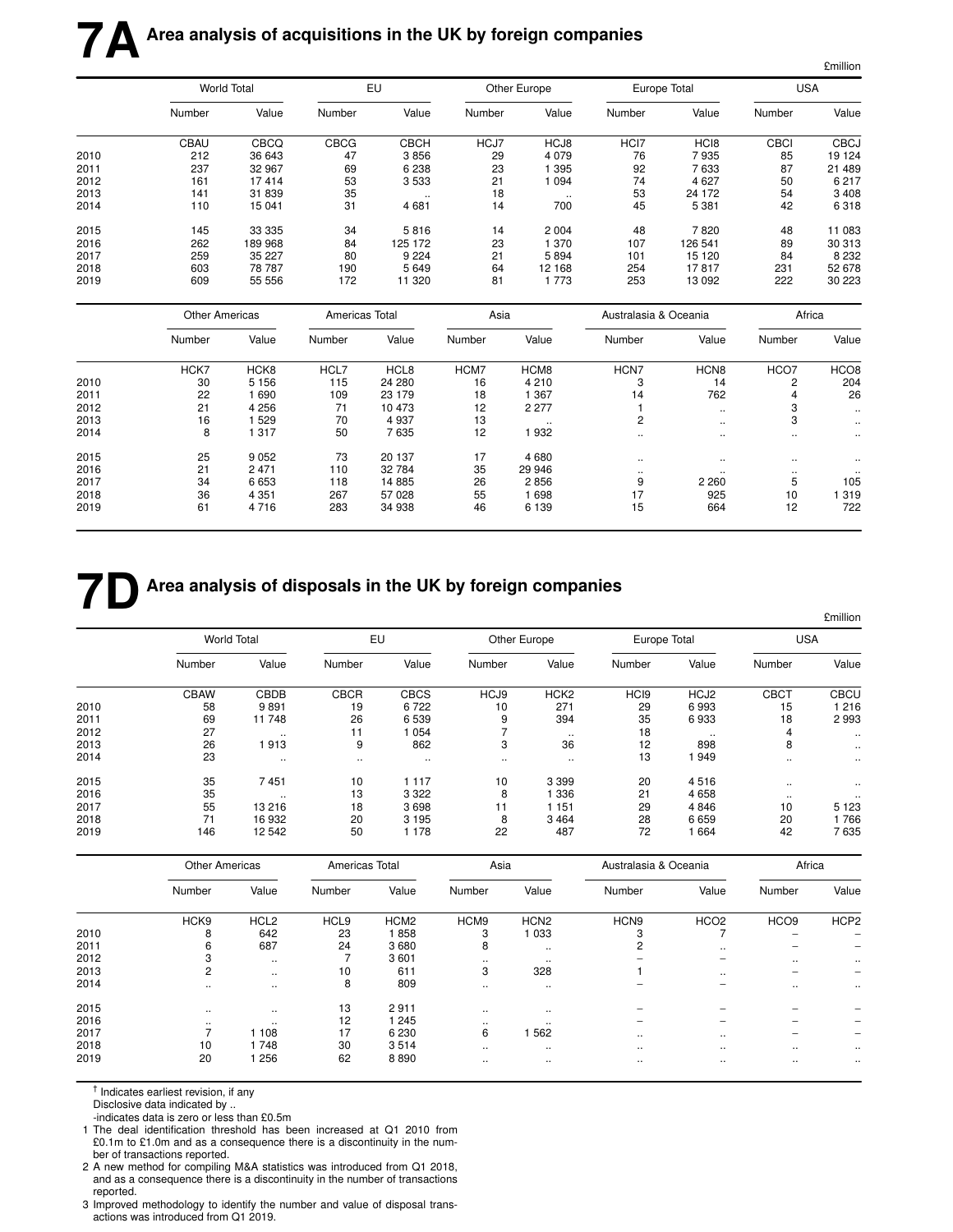|         | Total all mergers and<br>acquisitions <sup>2</sup> |                  | Mergers and acquisitions of<br>independent companies <sup>2</sup> |                 | Sales of subsidiaries<br>between company groups <sup>2</sup> |                      |
|---------|----------------------------------------------------|------------------|-------------------------------------------------------------------|-----------------|--------------------------------------------------------------|----------------------|
|         | Number                                             | Value            | Number                                                            | Value           | Number                                                       | Value                |
|         | AIHA                                               | <b>DUCM</b>      | <b>DWVH</b>                                                       | <b>HIKB</b>     | <b>DWVL</b>                                                  | <b>HIKC</b>          |
| 2010    | 325                                                | 12 605           | 243                                                               | 7775            | 82                                                           | 4 8 3 0              |
| 2011    | 373                                                | 8 0 8 9          | 276                                                               | 5 2 6 5         | 97                                                           | 2 8 2 4              |
| 2012    | 266                                                | 3413             | 216                                                               | 2 5 3 6         | 50                                                           | 877                  |
| 2013    | 238                                                | 7665             | 175                                                               | 4 1 3 5         | 63                                                           | 3530                 |
| 2014    | 189                                                | 8 0 3 2          | 150                                                               | 5968            | 39                                                           | 2 0 6 3              |
| 2015    | 245                                                | 6920             | 194                                                               | 4 6 4 0         | 51                                                           | 2 2 8 0              |
| 2016    | 428                                                | 24 688           | 383                                                               | 11 038          | 45                                                           | 13 650               |
| 2017    | 364                                                | 18783            | 323                                                               | 15 451          | 41                                                           | 3 3 3 2              |
| 2018    | 960                                                | 27 732           | 541                                                               | 19 046          | 419                                                          | 8685                 |
| 2019    | 911                                                | 9040             | 480                                                               | 5705            | 431                                                          | 3 3 3 6              |
| 2016 Q3 | 115                                                | 3575             | 96                                                                | 2615            | 19                                                           | 960                  |
| Q4      | 90                                                 | 2 4 6 2          | $\ldots$                                                          | $\ddotsc$       | $\ddot{\phantom{1}}$                                         | $\ddot{\phantom{a}}$ |
| 2017 Q1 | 97                                                 | 3 2 9 5          | 83                                                                | 2 6 5 8         | 14                                                           | 636                  |
| Q2      | 114                                                | 4855             | $\ddotsc$                                                         |                 | $\ldots$                                                     |                      |
| Q3      | 99                                                 | 5379             | 92                                                                | 5 3 0 8         | $\overline{7}$                                               | 70                   |
| Q4      | 54                                                 | 5 2 5 4          | $\ddotsc$                                                         | $\cdot$ .       | $\ldots$                                                     | $\ddot{\phantom{a}}$ |
| 2018 Q1 | 225                                                | 7 1 7 6          | 111                                                               | 5 1 1 9         | 114                                                          | 2 0 5 7              |
| Q2      | 212                                                | 11 941           | 126                                                               | 9 4 3 6         | 86                                                           | 2 5 0 5              |
| Q3      | 220                                                | 2991             | 136                                                               | 1720            | 84                                                           | 1 2 7 1              |
| Q4      | 303                                                | 5 6 2 4          | 168                                                               | 2 7 7 1         | 135                                                          | 2852                 |
| 2019 Q1 | 244                                                | 2 0 5 4          | 134                                                               | 1 0 1 3         | 110                                                          | 1 0 4 1              |
| Q2      | 221                                                | 2689             | 115                                                               | 2 1 3 0         | 106                                                          | 559                  |
| Q3      | 217                                                | 1701             | 105                                                               | 813             | 112                                                          | 888                  |
| Q4      | 229                                                | 2596             | 126                                                               | 1749            | 103                                                          | 848                  |
| 2020 Q1 | $231^{\dagger}$                                    | $3229^{\dagger}$ | 120 <sup>†</sup>                                                  | $987^{\dagger}$ | $111^{\dagger}$                                              | $2237$ <sup>t</sup>  |
| Q2      | 73                                                 | 336              | 29                                                                | 88              | 44                                                           | 248                  |

# **9 Mergers and acquisitions in the UK by UK companies: category of expenditure**

|                                                   |                                                                |                                                            |                                                       |                                                 |                                                     |                                           |                                                       | <b>£million</b>                                           |  |
|---------------------------------------------------|----------------------------------------------------------------|------------------------------------------------------------|-------------------------------------------------------|-------------------------------------------------|-----------------------------------------------------|-------------------------------------------|-------------------------------------------------------|-----------------------------------------------------------|--|
|                                                   |                                                                | Expenditure <sup>2</sup>                                   |                                                       |                                                 |                                                     |                                           | Percentage of expenditure <sup>2</sup>                |                                                           |  |
|                                                   |                                                                | Cash                                                       |                                                       |                                                 |                                                     |                                           |                                                       |                                                           |  |
|                                                   | Total                                                          | Independent<br>companies                                   | Subsidiaries                                          | Issues of<br>ordinary<br>shares                 | Issues of fixed<br>interest<br>securities           | Cash                                      | Issues of<br>ordinary shares                          | Issues of fixed<br>interest<br>securities                 |  |
| 2010<br>2011<br>2012<br>2013<br>2014              | <b>DUCM</b><br>12 605<br>8 0 8 9<br>3 4 1 3<br>7665<br>8 0 3 2 | <b>DWVW</b><br>6 175<br>4 4 3 2<br>1937<br>3690<br>3 2 4 9 | <b>DWVX</b><br>4520<br>2667<br>789<br>3 4 7 5<br>1947 | AIHD<br>1 560<br>719<br>419<br>353<br>2782      | <b>AIHE</b><br>350<br>271<br>268<br>147<br>51       | <b>DWVY</b><br>85<br>87<br>82<br>92<br>65 | <b>DWVZ</b><br>12<br>10<br>10<br>6<br>35              | <b>DWWA</b><br>3<br>$\overline{4}$<br>8<br>$\overline{c}$ |  |
| 2015<br>2016<br>2017<br>2018<br>2019              | 6920<br>24 688<br>18 783<br>27 732<br>9 0 4 0                  | 3 3 6 5<br>5 4 9 3<br>8 0 3 6<br>7633<br>3 6 0 5           | 1871<br>5 3 0 8<br>3 0 9 7<br>8 4 8 7<br>3 1 0 4      | 1418<br>13 471<br>7 2 8 6<br>11 551<br>2 3 3 1  | 265<br>418<br>364<br>63<br>$\overline{\phantom{0}}$ | 74<br>43<br>59<br>58<br>74                | 22<br>55<br>39<br>$^{42}_{26}$                        | $\frac{4}{2}$                                             |  |
| 2016 Q3<br>Q4                                     | 3575<br>2 4 6 2                                                | 1610<br>1 270                                              | 943<br>374                                            | 875<br>742                                      | 148<br>76                                           | $\begin{array}{c} 71 \\ 67 \end{array}$   | $\frac{24}{30}$                                       | $\frac{5}{3}$                                             |  |
| 2017 Q1<br>Q <sub>2</sub><br>Q3<br>Q <sub>4</sub> | 3 2 9 5<br>4855<br>5 3 7 9<br>5 2 5 4                          | 2615<br>$\ddotsc$<br>$\cdot$ .<br>1922                     | 419<br><br>$\ddotsc$<br>390                           | 138<br>136<br>$\ddotsc$<br>$\ddot{\phantom{a}}$ | 122<br>92<br>$\ldots$<br>$\ldots$                   | 92<br>$\ddotsc$<br>$\ddotsc$<br>44        | 4<br>3<br>$\ddotsc$<br>$\ddotsc$                      | $\frac{4}{2}$<br>$\ldots$                                 |  |
| 2018 Q1<br>Q2<br>Q3<br>Q <sub>4</sub>             | 7 1 7 6<br>11 941<br>2 9 9 1<br>5 6 2 4                        | 1936<br>2809<br>1 687<br>1 2 0 1                           | 1957<br>2 4 2 4<br>1 2 5 9<br>2847                    | $\ddotsc$<br>$\ddotsc$<br>45<br>$\cdot$ .       | $\ddotsc$<br>-<br>$\overline{\phantom{0}}$          | 54<br>44<br>98<br>72                      | $\ddotsc$<br>$\ddotsc$<br>$\overline{c}$<br>$\ddotsc$ |                                                           |  |
| 2019 Q1<br>Q2<br>Q3<br>Q4                         | 2 0 5 4<br>2689<br>1701<br>2 5 9 6                             | 1 0 0 9<br>772<br>812<br>1 0 1 2                           | 991<br>543<br>808<br>762                              | 54<br>$\ddotsc$<br>81<br>$\ddotsc$              | $\overline{\phantom{0}}$<br>-                       | 97<br>49<br>95<br>68                      | 3<br>$\ddotsc$<br>5<br>$\ddotsc$                      |                                                           |  |
| 2020 Q1<br>Q2                                     | $3229^{\dagger}$<br>336                                        | $\begin{smallmatrix} 655^{\dagger}\ 88 \end{smallmatrix}$  | $2109^{\dagger}$<br>236                               | <br>$\ddot{\phantom{a}}$                        | <br>$\ldots$                                        | 85<br>97                                  | $\ddotsc$                                             | $\ddot{\phantom{a}}$                                      |  |

† Indicates earliest revision, if any

Disclosive data are indicated with ..

1 The deal identification threshold has been increased from q1 2010 from £0.1m to £1.0m and as a consequence there is a discontinuity in the number of transactions reported.

£million

2 A new method for compiling M&A statistics was introduced from Q1 2018, and as a consequence there is a discontinuity in the number of transactions report-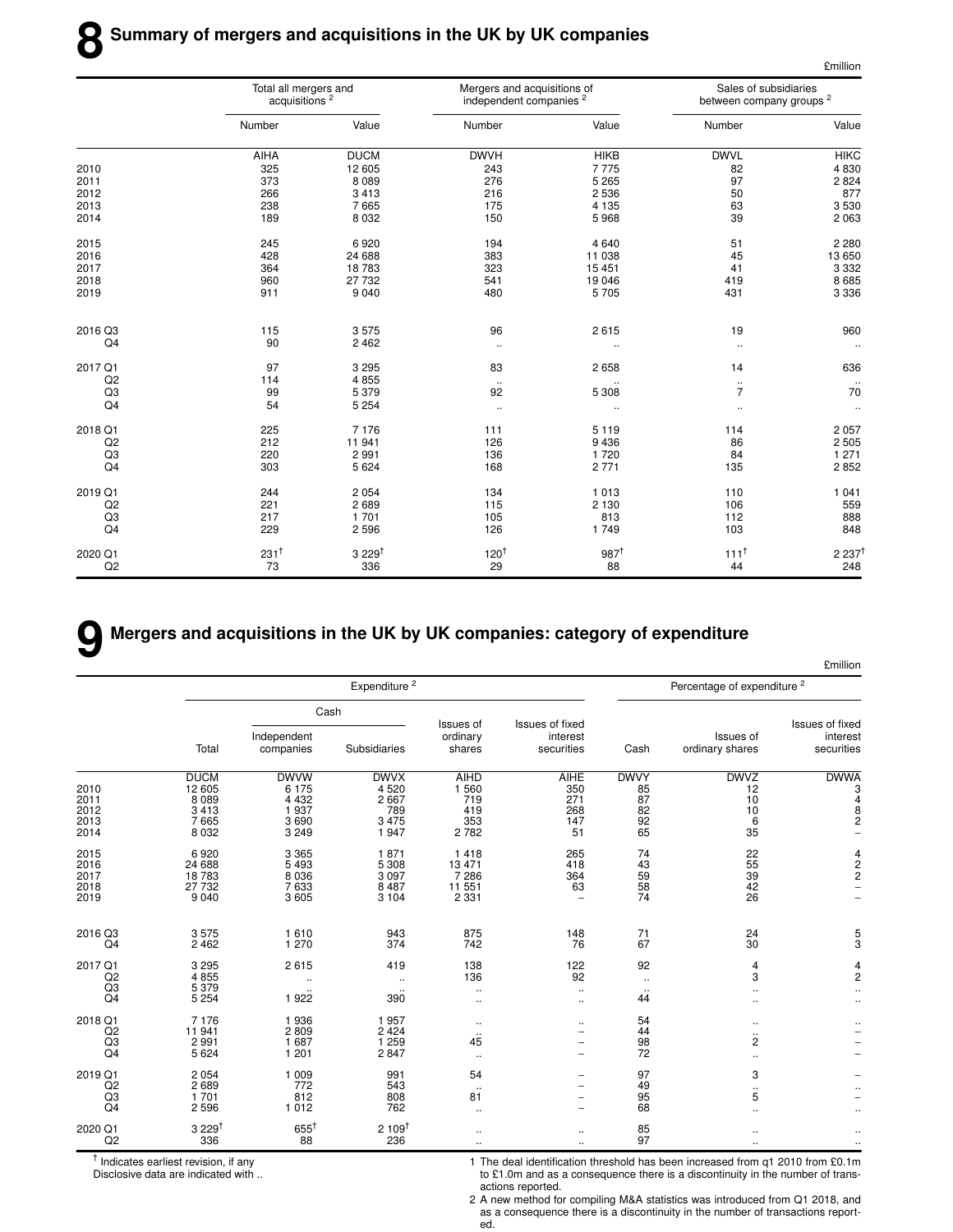# **10** Summary of net cross-border acquisitions and disposals

|         | Net transactions abroad<br>by UK companies <sup>3</sup> |                       | Net transactions in the UK<br>by foreign companies <sup>3</sup> |                   | Net cross-border transactions<br>involving UK companies <sup>3</sup> |                       |
|---------|---------------------------------------------------------|-----------------------|-----------------------------------------------------------------|-------------------|----------------------------------------------------------------------|-----------------------|
|         | Number                                                  | Value                 | Number                                                          | Value             | Number                                                               | Value                 |
| 2010    | 126                                                     | 1 0 0 3               | 154                                                             | 26 752            | $-28$                                                                | $-25749$              |
| 2011    | 206                                                     | 36 123                | 168                                                             | 21 219            | 38                                                                   | 14 904                |
| 2012    | 82                                                      | $\ddot{\phantom{1}}$  | 134                                                             |                   | $-52$                                                                |                       |
| 2013    | $\ddotsc$                                               | $\ddotsc$             | 115                                                             | 29 926            | $\ddot{\phantom{a}}$                                                 |                       |
| 2014    | 77                                                      | 15 359                | 87                                                              | $\cdot$ .         | $-10$                                                                |                       |
| 2015    | 128                                                     | 8709                  | 110                                                             | 25 884            | 18                                                                   | $-17175$              |
| 2016    | 99                                                      | 1872                  | 227                                                             | $\ddotsc$         | $-128$                                                               |                       |
| 2017    | 99                                                      | 67 045                | 204                                                             | 22 011            | $-105$                                                               | 45 034                |
| 2018    | 253                                                     | 11 707                | 532                                                             | 61 855            | $-279$                                                               | $-50148$              |
| 2019    | 193                                                     | 9 2 5 7               | 463                                                             | 43 014            | $-270$                                                               | $-33757$              |
| 2016 Q3 |                                                         |                       |                                                                 |                   |                                                                      |                       |
| Q4      |                                                         |                       | $\cdot$ .<br>63                                                 | 81 257            | $\ddot{\phantom{a}}$<br>$\ddotsc$                                    |                       |
| 2017 Q1 | 31                                                      | 1 1 7 5               | 59                                                              | 7583              | $-28$                                                                | $-6408$               |
| Q2      | 19                                                      | 16 4 98               | 48                                                              | 918               | $-29$                                                                | 15 580                |
| Q3      | 30                                                      | 45 266                | 60                                                              | 11 017            | $-30$                                                                | 34 249                |
| Q4      | 19                                                      | 4 1 0 6               | 37                                                              | 2 4 9 3           | $-18$                                                                | 1 6 1 3               |
| 2018 Q1 | 65                                                      | 3586                  | 160                                                             | 18 162            | $-95$                                                                | $-14576$              |
| Q2      | 60                                                      | $-197$                | 150                                                             | 3989              | $-90$                                                                | $-4186$               |
| Q3      | 55                                                      | $-575$                | 99                                                              | 2 7 2 4           | $-44$                                                                | $-3299$               |
| Q4      | 73                                                      | 8893                  | 123                                                             | 36 980            | $-50$                                                                | $-28087$              |
| 2019 Q1 | 74                                                      | 6689                  | 98                                                              | 5 2 0 9           | $-24$                                                                | 1 4 8 0               |
| Q2      | 44                                                      | 958                   | 128                                                             | 17797             | $-84$                                                                | $-16839$              |
| Q3      | 30                                                      | $-818$                | 123                                                             | 8 2 8 4           | $-93$                                                                | $-9102$               |
| Q4      | 45                                                      | 2 4 2 8               | 114                                                             | 11 724            | $-69$                                                                | $-9296$               |
| 2020 Q1 | $70^{\dagger}$                                          | $-2$ 173 <sup>†</sup> | $117^{\dagger}$                                                 | $3.968^{\dagger}$ | $-47^{\dagger}$                                                      | $-6$ 141 <sup>T</sup> |
| Q2      | 17                                                      | 1 0 7 1               | 44                                                              | 1 1 2 2           | $-27$                                                                | $-51$                 |

† Indicates earliest revision, if any.

Disclosive data indicated by ..

1 Includes acquisitions by foreign companies routed through their UK subsidiary companies.

2 The deal identification threshold has been increased at Q1 2010 from £0.1m to £1.0m and as a consequence there is a discontinuity in the number of transactions reported.

3 A new method for compiling M&A statistics was introduced from Q2 2018, and as a consequence there is a discontinuity in the number of transactions reported.